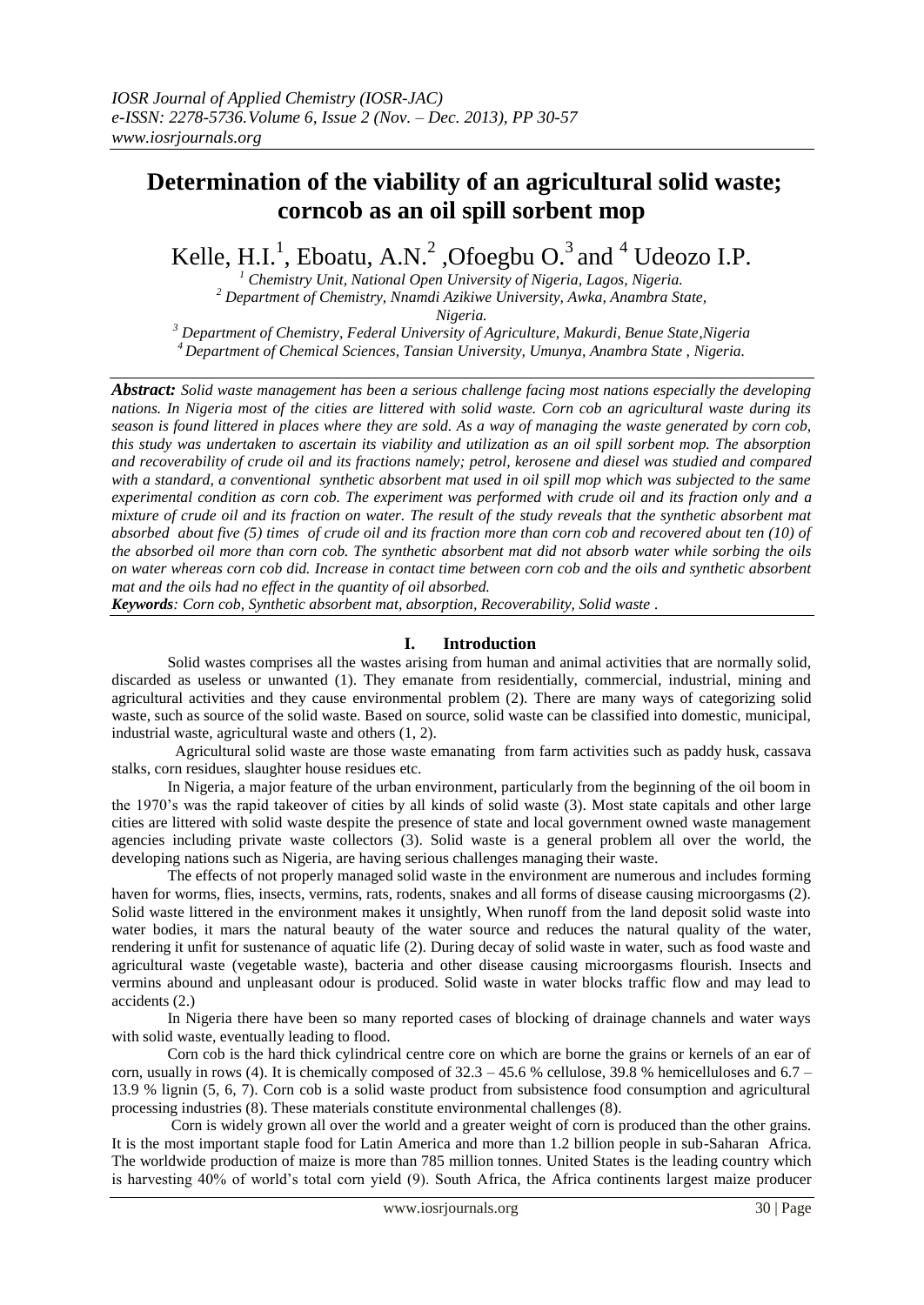harvested its biggest crop in three decades at 12.85 million tons in the 2009/2010 season (8). Nigeria was the second largest producer of maize in Africa in the year 2001 with 4.62 million tons (8).

 Initially solid waste management efforts were directed merely at the removal of waste from the urban centres and the subsequent destruction of such waste. Later, attention shifted to waste utilization, waste reduction, re – use and recycling, management of hazardous substances and the prevention of pollution emanating from waste disposal (3).

 Waste utilization means utilizing materials that might go into waste (10). Waste utilization can also be defined as the application of agricultural waste or other waste on the land in an environmentally acceptable manner while maintaining or improving the natural resources (11).

 As a way of indulging in waste utilization to solve solid waste problems, this study was undertaken to determine if corn cob an agricultural waste can be managed by utilizing it in oil spill mob thereby solving another daunting environmental problem " oil spillage ".

#### **II. Materials and Methods**

Crude oil and its fractions namely Petrol, Kerosene and Diesel are the sorbates used in this study. The crude oil was obtained from Shell Petroleum Development Company, located in Warri, Delta State of Nigeria, while, petrol, kerosene and diesel were obtained from Total Filling Station, Asaba, Delta State, Nigeria. Corn cob was obtained from the corn sellers, thoroughly washed with detergent and rinsed severally with copious amount of water. They were sundried for two weeks, ground and sieved through a scientific sieve of mesh 2mm.

### *2.1 Determine of absorption of petrol, kerosene, diesel and crude oil by corn cob.*

5 grams of ground corn cob was encased in a polyester case of size 21cm x 9cm x 9cm whose absorption and recovery profile had been predetermined (the polyester case was stitched while its profile was determined). The polyester case with the ground corn cob content was stitched and introduced into 2 litres of a specific petroleum fraction( whose absorption by corn cob was to be determined) contained in a transparent bowl of 10 litre capacity. The introduced content was left in the bowl containing the sorbate for the required contact time used in this study. At the end of the contact time, the polyester case was removed from the sorbate and hung to drip off unabsorbed sorbate, weighed and subjected to pressing using a carver hydraulic press to express out the absorbed sorbate. After expressing, the polyester case with its content was reweighed and the weight recorded. The experiment was repeated three times for each contact time for a specific sorbate and the average and standard deviation calculated.

 To ascertain the efficacy of corn cob in mopping the sorbates, a conventional synthetic absorbent mat was obtained from Shell Development Company, Port Harcourt, Nigeria and used as a standard to compare the mopping ability of corn cob. The conventional synthetic absorbent mat was subjected to the same experimental condition and procedure as the corn cob.

#### *2.2 Determination of absorption of mixture of petrol on water, kerosene on water, diesel on water and crude oil on water*

In order to determine the behavior and mopping ability of corn cob when crude oil and its fractions spill on water, the experiment was repeated following the same procedure used above, but , this time, 5 grams of ground corn cob was encased in a polyester case whose absorption profile was predetermined in a mixture of each of the petroleum fraction and crude oil on water. The polyester case with its content was introduced into a transparent bowl of 10 litre capacity containing 2 litres of a specific sorbate on 4 litres of water.

 The functional group of the synthetic absorbent material was determined by FTIR spectroscopy since, its name and chemical composition was not disclosed by the petroleum company from which it was obtained.

The quantity of petroleum fraction absorbed by corn cob was determined as follows: Quantity of petroleum fraction absorbed by polyester case =

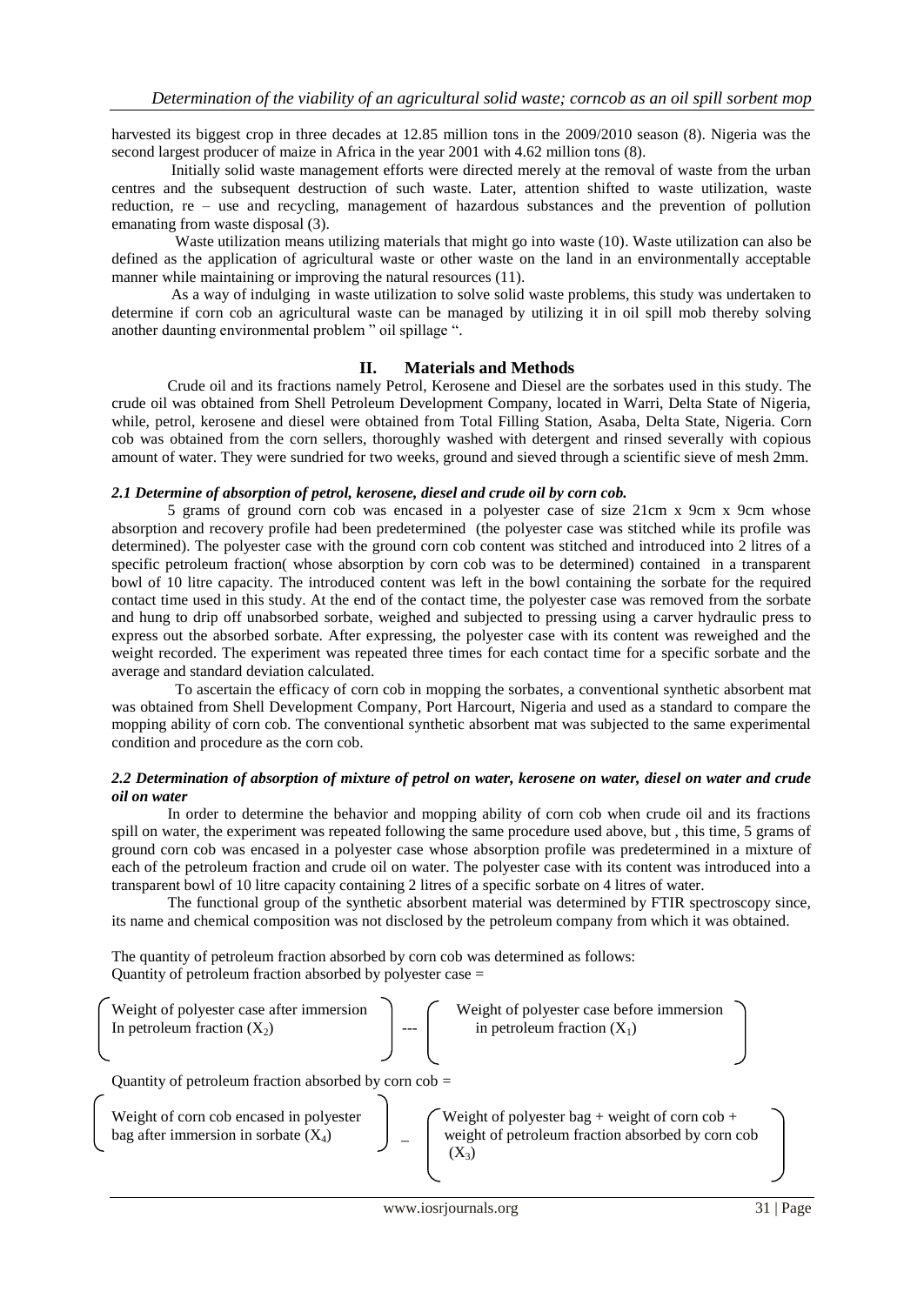% Absorption =  $X_4 - X_3$  X Weight of corn cob

The quantity of petroleum fraction recovered from corn cob was obtained as follows:

Quantity of petroleum fraction recovered from polyester case =



 At the end of the experiment the percentage absorptions and percentage recoveries of each petroleum fraction by corn cob and the synthetic absorbent mat were each summed up and the average taken. The standard deviation was calculated using the formular for calculating the sum of standard deviations

 $S = \sqrt{S_a^2 + S_b^2 + S_c^2}$ 

### **III. Results and discussion**

Figures 2, 6, 10 and 14 shows the average percentage absorption of petrol, kerosene, diesel and crude oil by corn cob and the conventional synthetic absorbent mat. Obviously the synthetic absorbent mat absorbed more of the sorbates than the corn cob. Sorption (absorption and adsorption) which is the transfer of molecules from an aqueous phase to an environmental solid phase results from a variety of different types of attractive forces between solute molecules, solvent molecules and the molecules of a sorbent ( 12, 13 ). Solutes which undergo sorption are commonly termed sorbates, the sorbing phase the sorbent and the primary phase from which sorption occurs the solution (13). The distribution of the solute between phase results from its relative affinity for each phase, which in turn relates to the nature of the forces which exist between molecules of sorbate and those of the solvent and sorbent phase (12). The organic sorbate may chemically bond to the solid, if the sorbate and sorbent have mutually reactive moieties (12 ).

 The FTIR spectrum of the synthetic absorbent mat. Shows that the prominent peaks of the IR spectrum are those corresponding to the alkanes and alkenes which suggest that the synthetic absorbent mat is a polyhydrocarbon. Corn cob is chemically composed of cellulose, hemicellulose and lignin (5, 6). Cellulose is a polysaccharide while hemicelluloses contains different sugar molecules (14,15). Lignin is a complex aromatic polymer that contains three different alcohol units; corniferyl alcohol, p-courmaryl alcohol and sinapyl alcohol (16). Apart from crude oil which is a complex mixture containing 50-90 % hydrocarbon, the remainder is chiefly organic compounds containing oxygen, nitrogen or sulphur as well as trace amounts of organic metallic compounds (17), the crude oil fractions; petrol, kerosene and diesel are hydrocarbons. Since the synthetic absorbent mat is a polyhydrocarbon, it would therefore absorb more of the petroleum fractions than corn cob.

 The extent of intermolecular forces between sorbate and sorbent which give rise to sorption, have effect on the quantity of sorbate absorbed by a sorbent. intermolecular forces depend on two features of molecular structure: firstly they increase as molecular weight/chain increases and secondly, intermolecular forces depend upon molecular shape via the surface area over which two molecules can be in contact (18). The larger the surface area of contact, the more the intermolecular interaction . This implies also that the synthetic absorbent mat has a larger surface area than corn cob. Apart from the intermolecular forces between crude oil and its fractions and the synthetic absorbent mat, the crude oil fractions were retained more within the sorbent (synthetic absorbent mat) void by mere entanglement.

 The slopes of the graph of the percentage absorption of the sorbates by the sorbents against contact time shows that in contact with petrol both corn cob and the synthetic absorbent mat had positive values which implies that there was increase in percentage absorbed with increase in contact time. The sorbents in contact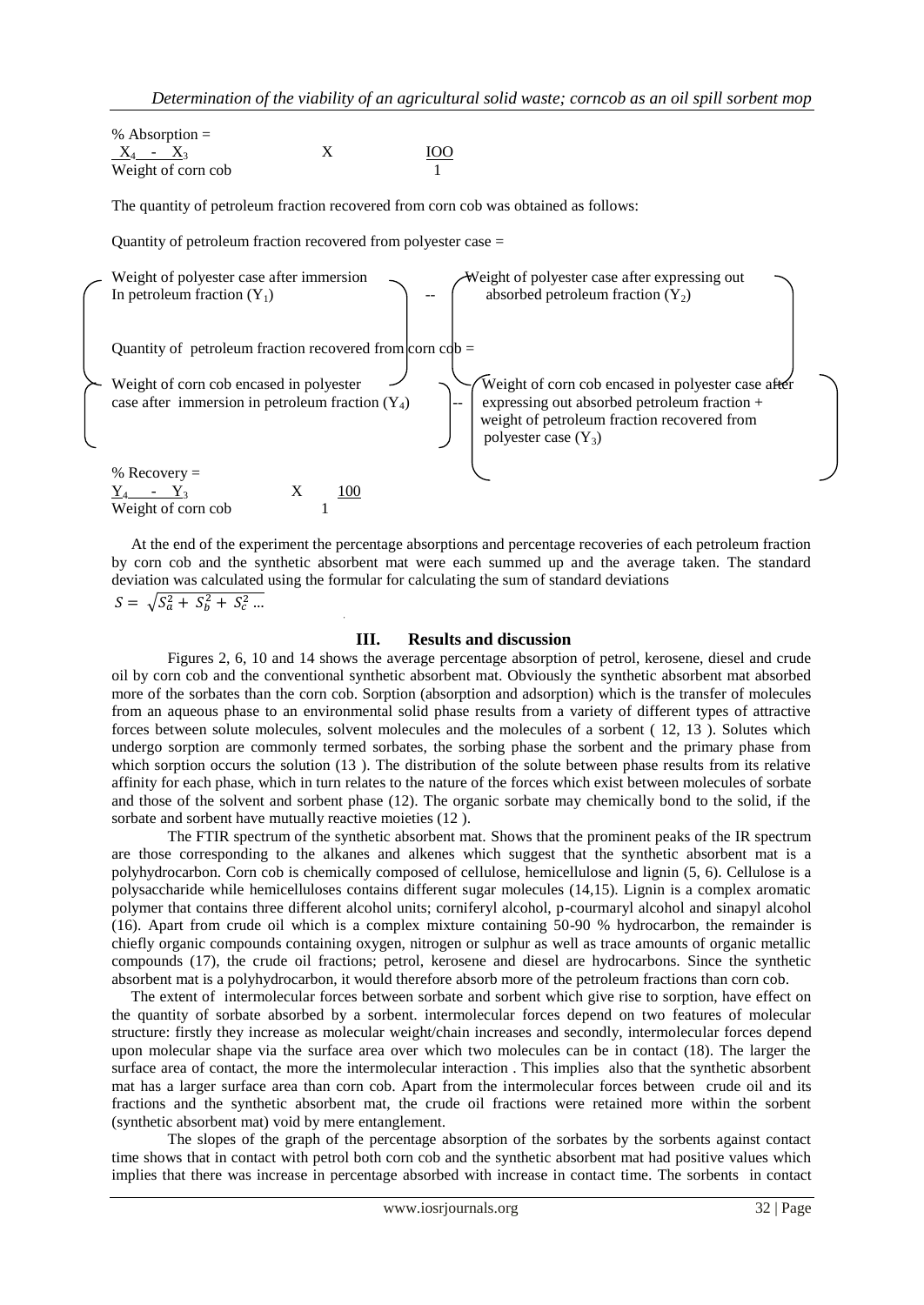with kerosene and crude oil had negative values for slope which implies that there was no increase in percentage absorbed with increase in contact time.

| % absorption           | $\%$<br>Recovery | % Retention | Contact time     |
|------------------------|------------------|-------------|------------------|
|                        | Recovery         | Retention   | (Min)            |
| $56 \pm 1.37$          | $32 \pm 0.13$    | 24          | 0.1              |
| $80 \pm 0.84$          | $42 \pm 0.97$    | 38          | 0.2              |
| $84 \pm 0.96$          | $42 \pm 0.28$    | 42          | 0.3              |
| $89 \pm 0.47$          | $55 \pm 1.19$    | 34          | 0.4              |
| $102 \pm 0.23$         | $62 \pm 0.6$     | 40          | 0.5              |
| $100 \pm 0.37$         | $64 \pm 0.34$    | 36          | 0.6              |
| $104 \pm 0.74$         | $60 \pm 0.41$    | 44          | 0.7              |
| $113+0.76$             | $63+0.36$        | 50          | 0.8              |
| $110 \pm 0.58$         | $66 \pm 0.43$    | 44          | 0.9              |
| $112 \pm 0.72$         | $66 \pm 0.51$    | 46          | 1.0              |
| $111+0.44$             | $57+0.15$        | 54          | 1 <sub>5</sub>   |
| $112 \pm 0.57$         | $68 + 0.27$      | 44          | 2.0              |
| $110+0.33$             | $62 \pm 0.34$    | 48          | 2.5              |
| $112 + 1.62$           | $72+0.37$        | 40          | 3.0              |
| $118 \pm 0.59$         | $72 + 0.33$      | 46          | $\overline{3.5}$ |
| $116 \pm 0.55$         | $74 \pm 0.92$    | 42          | 4.0              |
| $115 \pm 0.0.51$       | $71 \pm 1.39$    | 44          | 4.5              |
| $116 \pm 0.48$         | $72 \pm 0.98$    | 44          | 5.0              |
| $111 \pm 1.3$          | $70 \pm 1.06$    | 41          | 10               |
| $111 \pm 0.97$         | $70+1.01$        | 41          | 30               |
| $111 \pm 0.88$         | $69 \pm 0.82$    | 42          | 60               |
| $116 \pm 0.31$         | $70 \pm 0.9$     | 46          | 100              |
| $105 \pm 3.40$<br>Ave. | $63 + 3.39$      | 42          | 11               |

**Table 1: % absorption, % recovery and % retention of petrol by corn cob**

|     | Table 2: % absorption, % recovery and % retention of petrol by the synthetic absorbent |
|-----|----------------------------------------------------------------------------------------|
| mat |                                                                                        |

|      |                   | mar                        |            |              |
|------|-------------------|----------------------------|------------|--------------|
|      | % absorption      | % Recovery                 | %Retention | Contact time |
|      | $550 \pm 0.6$     | Recovery<br>$430 \pm 0.11$ | 120        | (Min)<br>0.1 |
|      | $552 \pm 0.37$    | $426 \pm 0.45$             | 126        | 0.2          |
|      | 556±0.59          | $432 \pm 1.18$             | 124        | 0.3          |
|      | $550 \pm 1.58$    | $432 \pm 0.12$             | 118        | 0.4          |
|      | $554 \pm 0.63$    | 440±0.79                   | 114        | 0.5          |
|      | $550 \pm 1.82$    | 440±0.97                   | 110        | 0.6          |
|      | $552 \pm 0.98$    | $426 \pm 0.15$             | 126        | 0.7          |
|      | 550±0.46          | $432 \pm 0.26$             | 118        | 0.8          |
|      | $544 \pm 0.79$    | $440 \pm 0.32$             | 114        | 0.9          |
|      | $554 \pm 0.65$    | $434 \pm 0.01$             | 120        | 1.0          |
|      | $550 \pm 1.23$    | $422 \pm 0.02$             | 128        | 1.5          |
|      | 554±0.47          | $426 \pm 1.16$             | 128        | 2.0          |
|      | $548 \pm 1.02$    | $438 \pm 0.17$             | 110        | 2.5          |
|      | $552 \pm 0.38$    | $442 \pm 0.01$             | 110        | 3.0          |
|      | $548 \pm 0.53$    | 436±0.54                   | 112        | 3.5          |
|      | $550 \pm 0.51$    | $430 \pm 0.51$             | 120        | 4.0          |
|      | 550±0.67          | 442±0.91                   | 108        | 4.5          |
|      | 556±0.36          | $440+0.01$                 | 116        | 5.0          |
|      | $552 \pm 0.64$    | $430 \pm 0.31$             | 122        | 10           |
|      | $554 \pm 0.7$     | $422 \pm 1.43$             | 132        | 30           |
|      | $550 \pm 0.85$    | $432 \pm 0.17$             | 118        | 60           |
|      | 550±0.93          | $434 \pm 1.16$             | 116        | 100          |
| Ave. | $551.18 \pm 3.97$ | $431.54 \pm 3.10$          | 118.64     | 11           |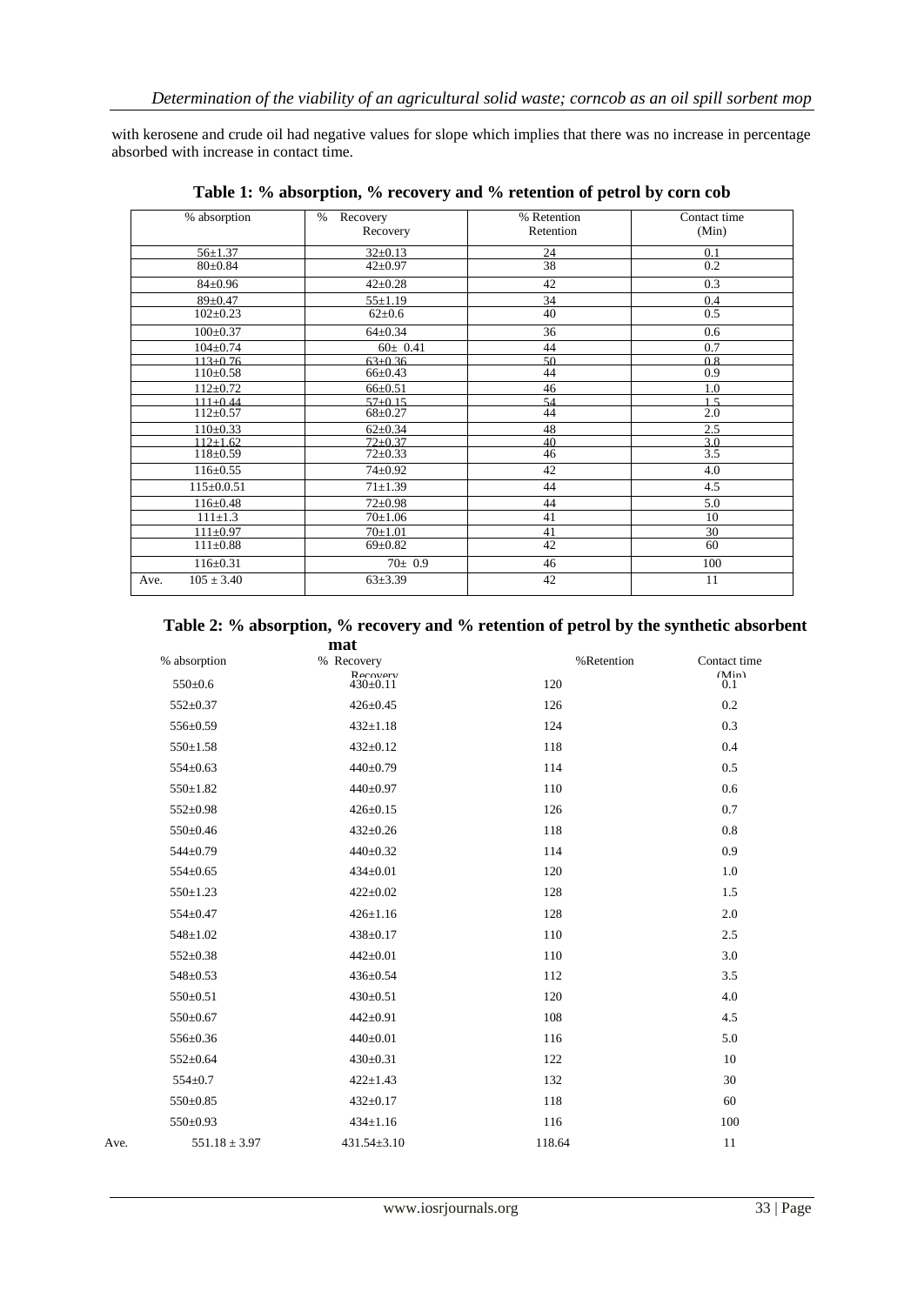





**Figure 2: Ave. % absorption of petrol by corn cob and synthetic absorbent mat**



**Figure 3: % recovery of petrol from corn cob and synthetic absorbent mat**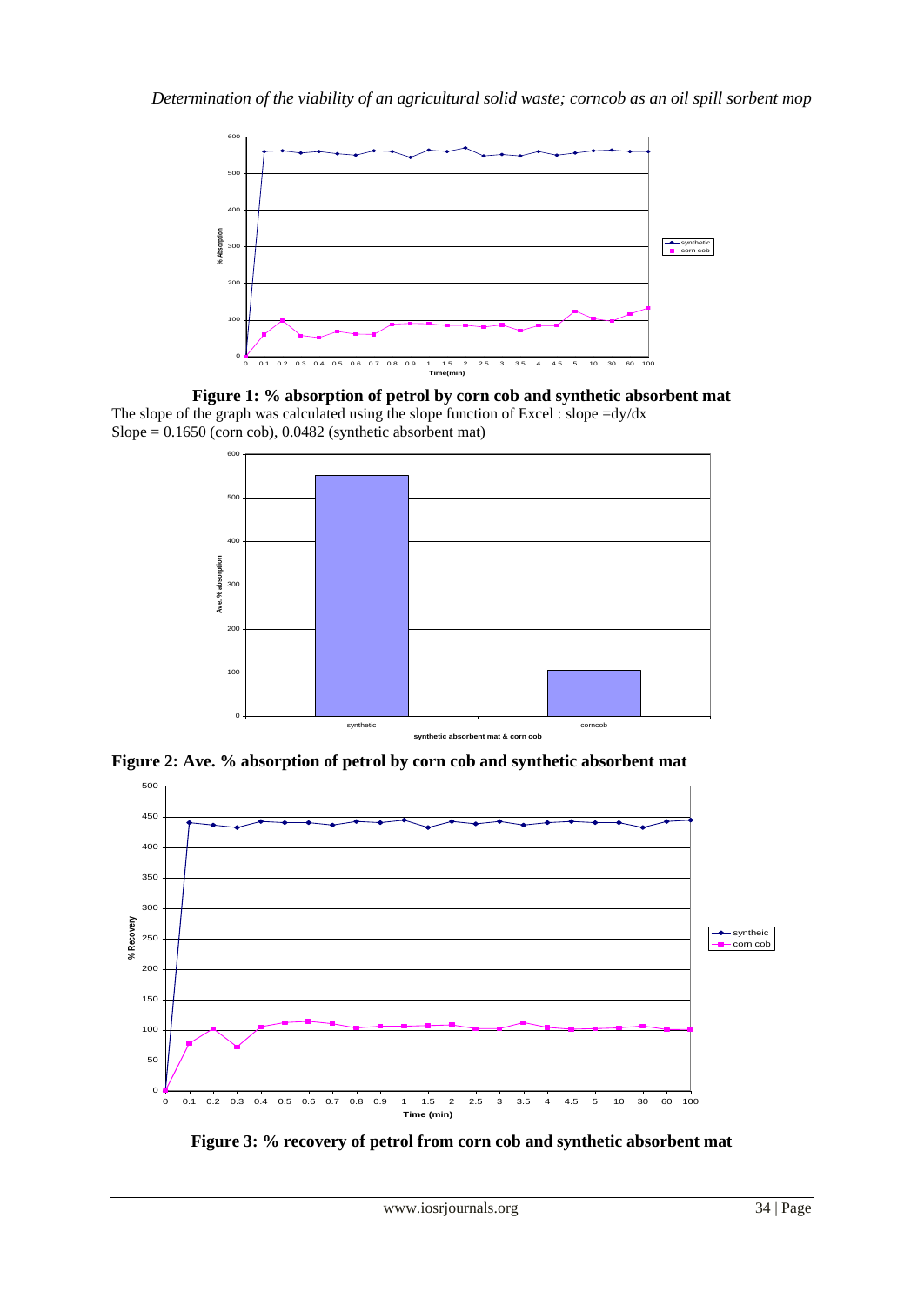

**Figure 4: Ave. % recovery of petrol from corn cob and synthetic absorbent mat**

| % absorption             | $\frac{9}{6}$ recovery | % Retention | Contact time (Min) |
|--------------------------|------------------------|-------------|--------------------|
| $76 \pm 0.51$            | 43.00±0.73             | 33.00       | 0.1                |
|                          |                        |             |                    |
| $78 \pm 0.11$            | $50.80 \pm 0.75$       | 27.20       | $\overline{0.2}$   |
| $84 \pm 0.52$            | $46.80 \pm 2.20$       | 37.20       | 0.3                |
| $82 \pm 1.27$            | $34.80 \pm 0.07$       | 47.20       | 0.4                |
| $86 \pm 0.36$            | $42.00 \pm 0.25$       | 44.00       | 0.5                |
| $96 \pm 0.58$            | $60.20 \pm 1.70$       | 35.80       | 0.6                |
| $112 \pm 0.91$           | $66.80 \pm 0.56$       | 45.20       | 0.7                |
| $116 \pm 1.48$           | $66.00 \pm 2.15$       | 50.00       | 0.8                |
| $106 \pm 1.94$           | $66.80 \pm 1.73$       | 39.20       | 0.9                |
| $106 \pm 0.37$           | $74.00 \pm 1.15$       | 32.00       | 1.0                |
| $136 \pm 1.40$           | $84.40 \pm 1.01$       | 51.60       | 1.5                |
| $134 \pm 2.22$           | 86.80±0.57             | 47.20       | 2.0                |
| $130 \pm 0.71$           | $90.80 \pm 0.80$       | 39.20       | 2.5                |
| $130 \pm 2.13$           | 92.40±0.78             | 37.60       | 3.0                |
| $120 \pm 1.21$           | $72.80 \pm 1.61$       | 47.20       | 3.5                |
| $120 \pm 0.33$           | $76.20 \pm 1.46$       | 43.80       | 4.0                |
| $122 \pm 0.36$           | 74.80±0.69             | 47.20       | 4.5                |
| $128 \pm 0.30$           | $94.80 \pm 0.71$       | 33.20       | 5.0                |
| $130 \pm 0.99$           | $90.80 \pm 2.23$       | 39.20       | 10                 |
| $126 \pm 0.42$           | 84.80±0.12             | 41.20       | 30                 |
| $130 \pm 0.17$           | 74.40±0.08             | 55.60       | 60                 |
| $128 \pm 0.31$           | $90.60 \pm 1.28$       | 37.40       | 100                |
| Ave = $.112.55 \pm 4.97$ | $71.13 \pm 5.75$       | 41.42       | 11                 |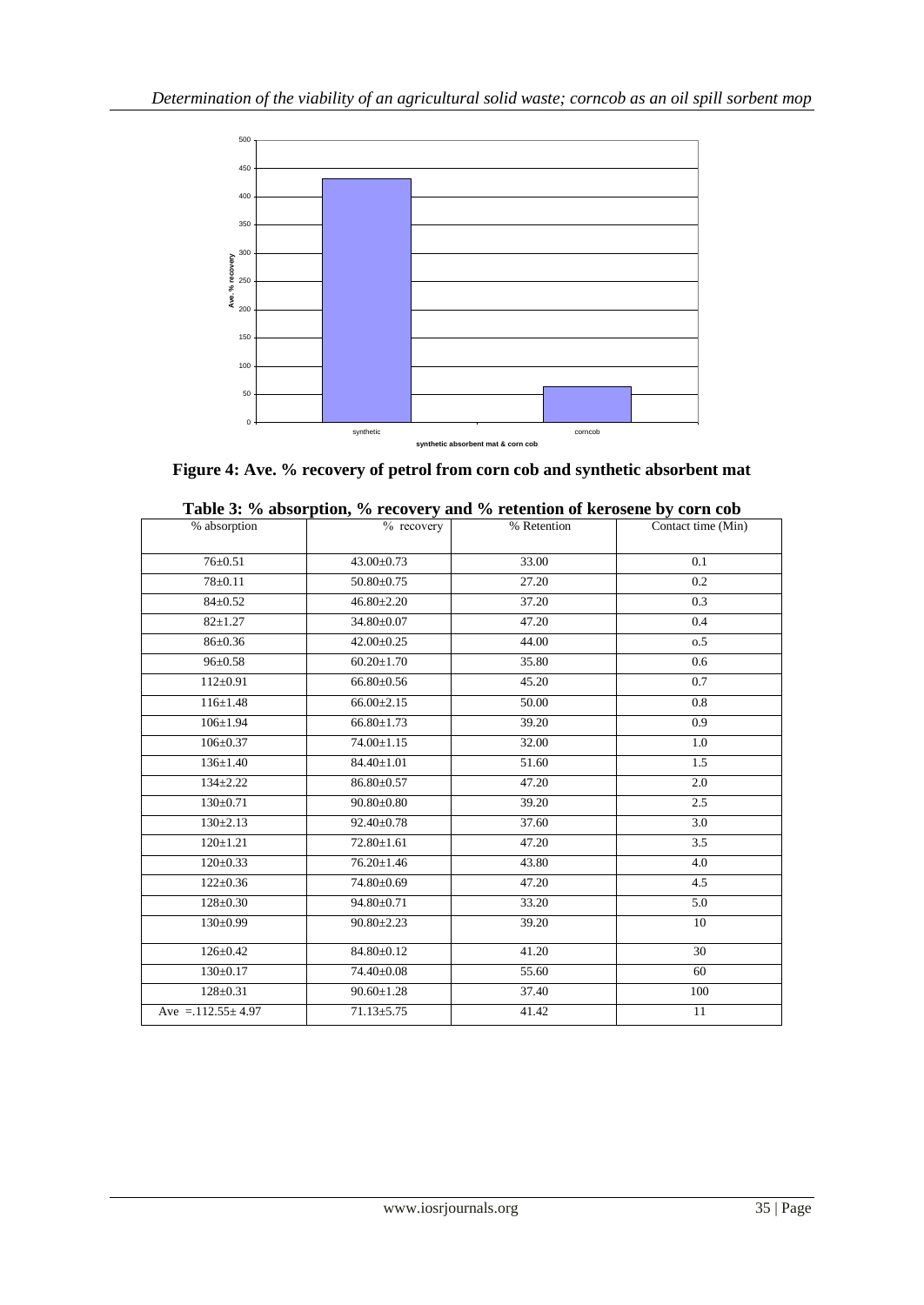| % absorption     | % recovery           | % retention      | Contact time     |
|------------------|----------------------|------------------|------------------|
| $542 \pm 0.82$   | Recovery<br>384±0.34 | Retention<br>158 | (Min)<br>0.1     |
|                  |                      |                  |                  |
| $548 \pm 0.29$   | 389±0.42             | 159              | 0.2              |
| $560 \pm 0.71$   | $400 \pm 0.71$       | $\overline{160}$ | 0.3              |
| 554±0.58         | 394±0.90             | 157              | 0.4              |
| $546 \pm 0.61$   | 394±0.21             | 152              | 0.5              |
| $564 \pm 0.38$   | $403 \pm 0.93$       | 161              | 0.6              |
| $552 \pm 0.23$   | $392 \pm 0.25$       | 160              | 0.7              |
| $552+0.22$       | 394±0.60             | 158              | 0.8              |
| $554 \pm 0.24$   | $395 \pm 0.65$       | 159              | 0.9              |
| $550 \pm 0.55$   | 389±0.55             | 161              | 1.0              |
| $564 \pm 0.37$   | $402 \pm 0.86$       | 162              | 1.5              |
| $544 \pm 0.81$   | 383±0.75             | 161              | 2.0              |
| 550±0.51         | 394±0.80             | 156              | 2.5              |
| $554 \pm 0.07$   | 395±0.91             | 159              | 3.0              |
| 556±0.06         | $393 \pm 0.52$       | 163              | $\overline{3.5}$ |
| 556±0.19         | $400 \pm 0.47$       | 156              | 4.0              |
| $550 \pm 0.31$   | 389±0.25             | 161              | 4.5              |
| 552±0.42         | 391±0.04             | 161              | 5.0              |
| $548 \pm 0.21$   | 389±0.01             | 159              | 10               |
| $570+0.11$       | $410+0.71$           | 160              | 30               |
| 570±0.19         | $407 + 0.02$         | 163              | 60               |
| $564 \pm 0.50$   | $402 \pm 0.16$       | 162              | 100              |
| Ave. 554.40±2.87 | $394.95 + 3.92$      | 159.45           | 11               |

# **Table 4:% absorption, % recovery and % retention of Kerosene by synthetic absorbent mat**



**Figure 5: % Absorption of kerosene by corn cob and synthetic absorbent mat** Slope =  $-0.0205$ (corn cob,  $-0.0678$  (synthetic absorbent mat)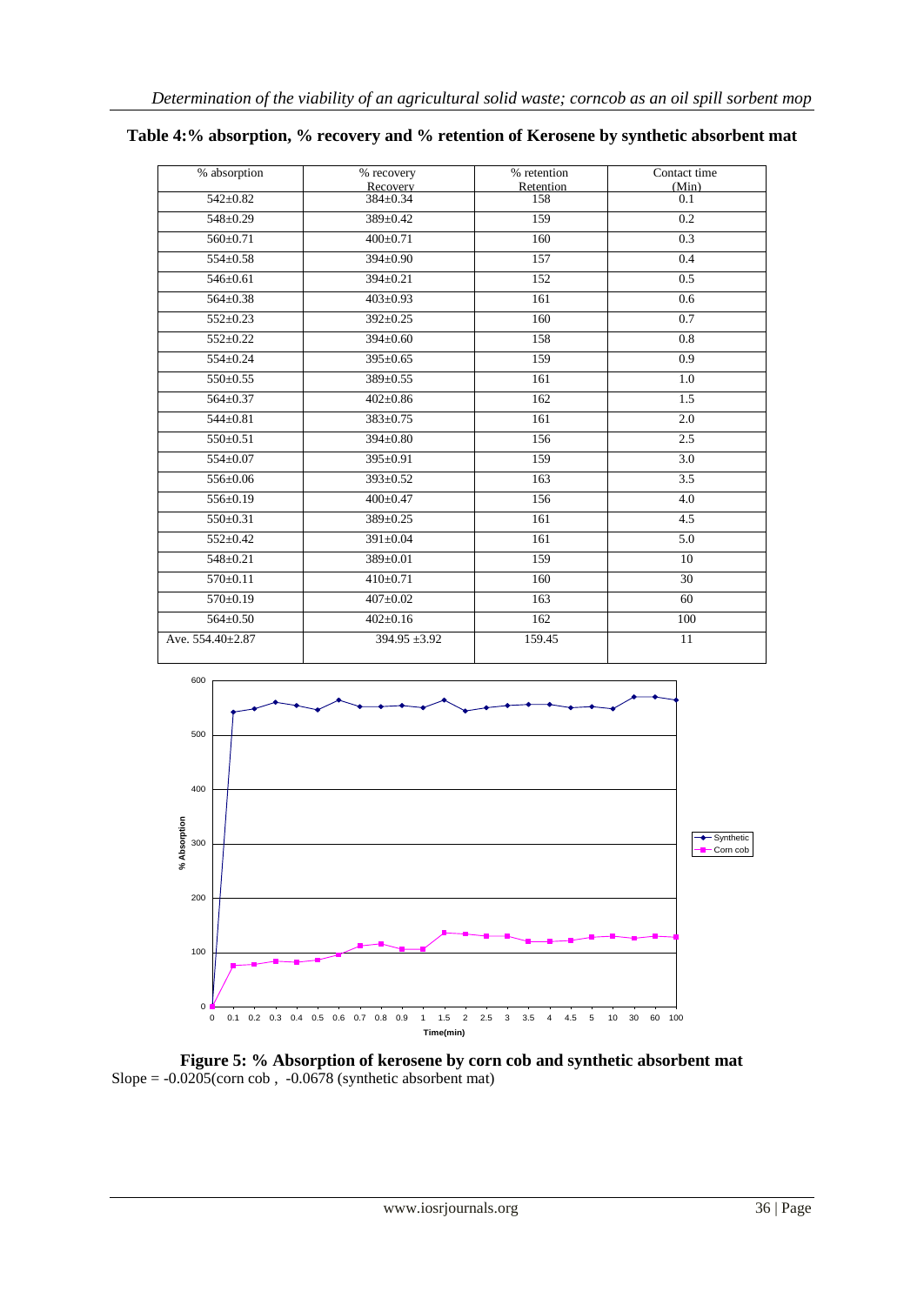

**Figure 6: Ave. % absorption of by corn cob and synthetic absorbent mat kerosene**



**Figure 7: % Recovery of kerosene from corn cob and synthetic absorbent mat**



**Figure 8: Ave. % recovery of kerosene from corn cob and synthetic absorbent mat.**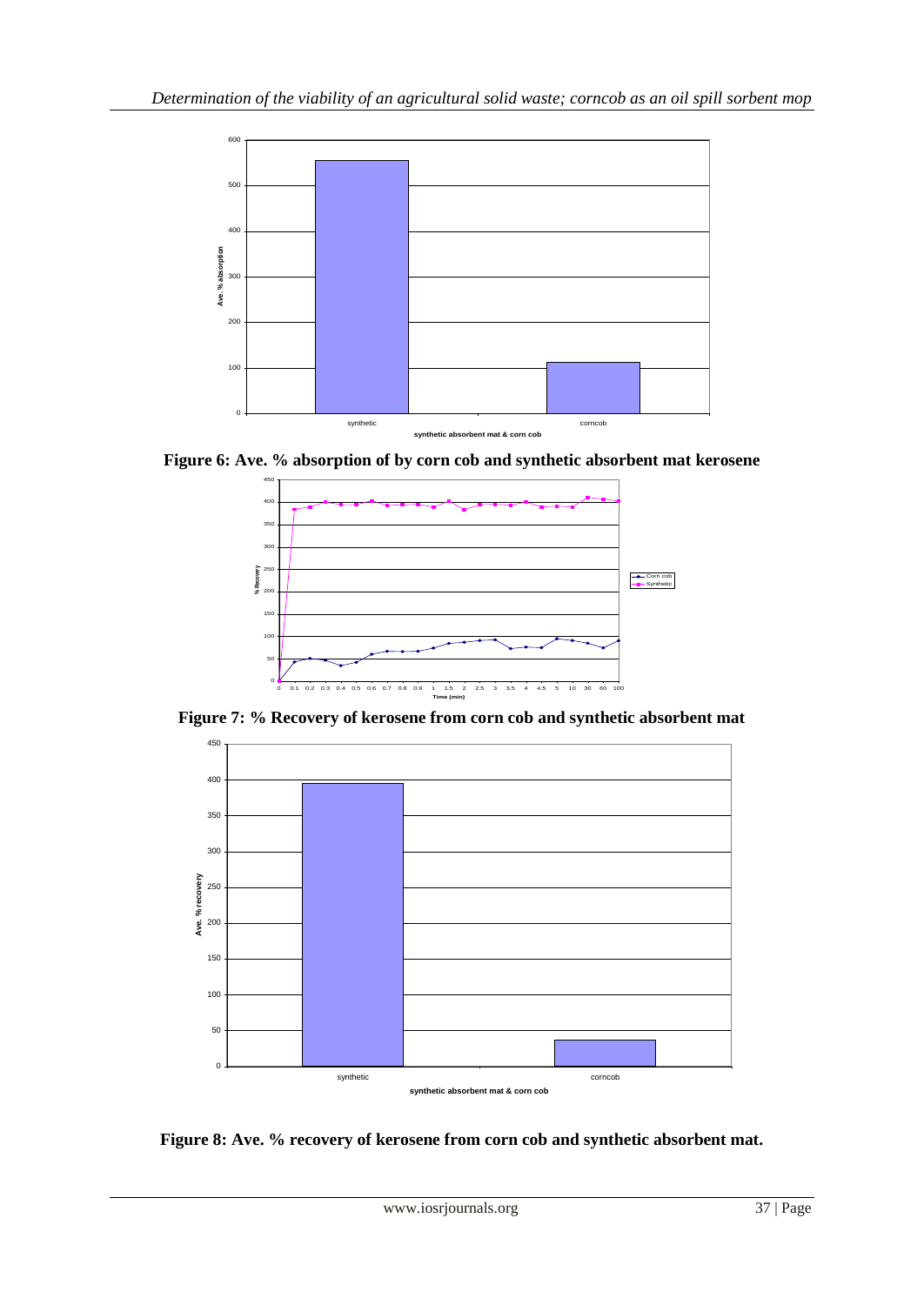|                             | Table 5. 70 absorption, 70 Fecovery and 70 Federation of dieser by corn cop |                            |                       |
|-----------------------------|-----------------------------------------------------------------------------|----------------------------|-----------------------|
| $\frac{0}{0}$<br>absorption | $\frac{0}{0}$<br>Recovery                                                   | $\frac{0}{0}$<br>Retention | Contact time<br>(Min) |
| $108 + 2.12$                | $40 \pm 0.53$                                                               | 68                         | 0.1                   |
| $114 \pm 0.96$              | $34 \pm 0.24$                                                               | 80                         | 0.2                   |
| $116 \pm 3.01$              | $42 \pm 0.75$                                                               | 74                         | 0.3                   |
| $120 \pm 1.17$              | $36 \pm 0.43$                                                               | 84                         | 0.4                   |
| $120 \pm 0.32$              | $36 \pm 0.30$                                                               | 84                         | 0.5                   |
| $124 \pm 1.30$              | $44 \pm 1.10$                                                               | 80                         | 0.6                   |
| $126 \pm 0.05$              | $38 \pm 0.98$                                                               | 88                         | 0.7                   |
| $128 \pm 1.13$              | $44{\pm}0.28$                                                               | 84                         | 0.8                   |
| $128 \pm 0.64$              | $40 \pm 0.16$                                                               | 88                         | 0.9                   |
| $130 \pm 1.91$              | $48 \pm 0.48$                                                               | 82                         | 1.0                   |
| $128 \pm 0.61$              | $52 \pm 0.15$                                                               | 76                         | 1.5                   |
| $130 \pm 0.98$              | $42+0.25$                                                                   | 88                         | 2.0                   |
| $134 \pm 1.51$              | $46 \pm 0.38$                                                               | 88                         | 2.5                   |
| $134 \pm 1.14$              | $42 \pm 0.29$                                                               | 92                         | 3.0                   |
| $152 \pm 2.81$              | 58±0.70                                                                     | 94                         | 3.5                   |
| $158 \pm 2.31$              | $62 \pm 0.58$                                                               | 96                         | 4.0                   |
| $150 \pm 0.35$              | $56 \pm 0.09$                                                               | 94                         | 4.5                   |
| $146 \pm 2.75$              | $48 \pm 0.69$                                                               | 98                         | 5.0                   |
| $146 \pm 0.85$              | $50 \pm 0.21$                                                               | 96                         | 10                    |
| $146 \pm 0.04$              | $64 \pm 0.50$                                                               | 82                         | 30                    |
| $144 + 2.21$                | 56±0.06                                                                     | 88                         | 60                    |
| $146 \pm 3.21$              | $48 \pm 0.80$                                                               | 96                         | 100                   |
| $133 \pm 8.04$<br>Ave.      | $47 + 4.34$                                                                 | 86                         | 11                    |

# **Table 5: % absorption, % recovery and% retention of diesel by corn cob**

# **Table 6: % absorption, % recovery and % retention of diesel by the synthetic absorbent mat**

| % absorption           | % Recovery        | % Retention | Contact time<br>(Min) |
|------------------------|-------------------|-------------|-----------------------|
| $622 \pm 0.56$         | $452 \pm 0.20$    | 170         | 0.1                   |
| $622 \pm 0.23$         | $453 \pm 0.53$    | 169         | 0.2                   |
| $624 \pm 1.00$         | $453 \pm 0.80$    | 171         | 0.3                   |
| $624 \pm 0.50$         | $453 \pm 0.30$    | 171         | 0.4                   |
| $624 \pm 0.36$         | $453 \pm 0.38$    | 172         | 0.5                   |
| $624 \pm 0.43$         | $456 \pm 0.43$    | 168         | 0.6                   |
| $624 \pm 1.13$         | $454 \pm 0.13$    | 170         | 0.7                   |
| $624 \pm 1.00$         | $453 \pm 0.15$    | 171         | 0.8                   |
| $623 \pm 0.08$         | $452 \pm 0.14$    | 171         | 0.9                   |
| $620 \pm 0.51$         | $453 \pm 0.40$    | 167         | 1.0                   |
| $626 \pm 0.36$         | $454 \pm 0.25$    | 172         | 1.5                   |
| $626 \pm 0.04$         | $453 \pm 0.18$    | 173         | 2.0                   |
| $621 \pm 0.03$         | $454 \pm 0.12$    | 167         | 2.5                   |
| $624 \pm 1.00$         | $453 \pm 0.30$    | 172         | 3.0                   |
| $626 \pm 0.03$         | $453 \pm 0.09$    | 173         | 3.5                   |
| $622 \pm 0.04$         | $454 \pm 0.50$    | 168         | 4.0                   |
| $621 \pm 0.60$         | $453 \pm 0.08$    | 168         | 4.5                   |
| $618 \pm 0.16$         | $452 \pm 0.42$    | 166         | $\overline{5.0}$      |
| $625 \pm 0.43$         | $453 \pm 0.11$    | 172         | 10                    |
| $624 \pm 0.59$         | $454 \pm 0.10$    | 170         | 30                    |
| $624 \pm 0.02$         | $454 \pm 0.36$    | 170         | 60                    |
| $622 \pm 1.75$         | $454 \pm 0.03$    | 168         | 100                   |
| Ave. $623.27 \pm 4.41$ | $453.32 \pm 3.08$ | 169.95      | 11                    |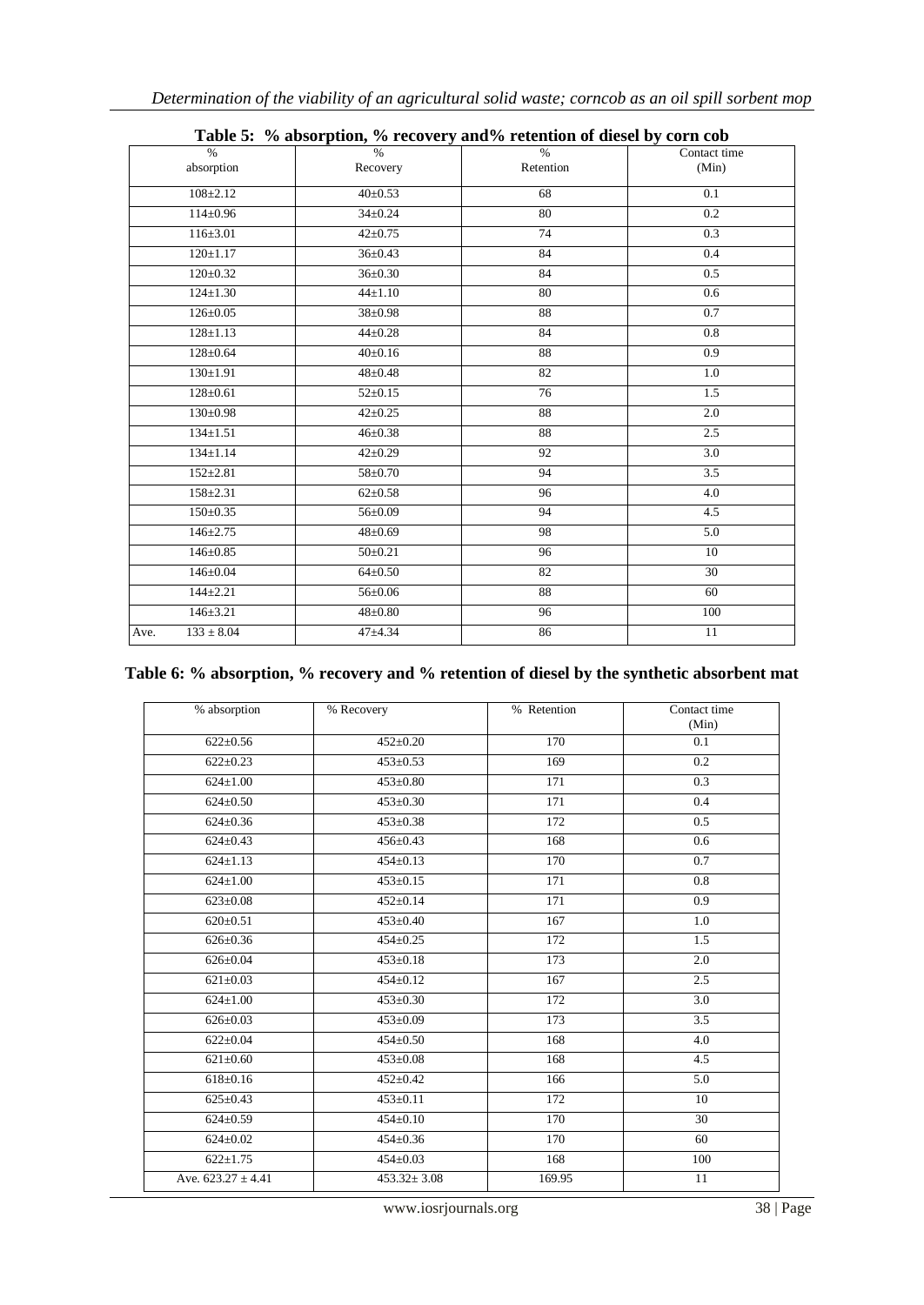

**Figure 9: % absorption of diesel by corn cob and synthetic absorbent mat** Slope =  $0.2213$  (corn cob),  $-0.0042$  (synthetic absorbent mat)



**Figure 10: Ave. % absorption of diesel by corn cob and synthetic absorbent mat.**



**Figure 11: % recovery of diesel from corn cob and synthetic absorbent mat**



**Figure 12: Ave. % recovery of diesel from corn cob and synthetic absorbent mat.**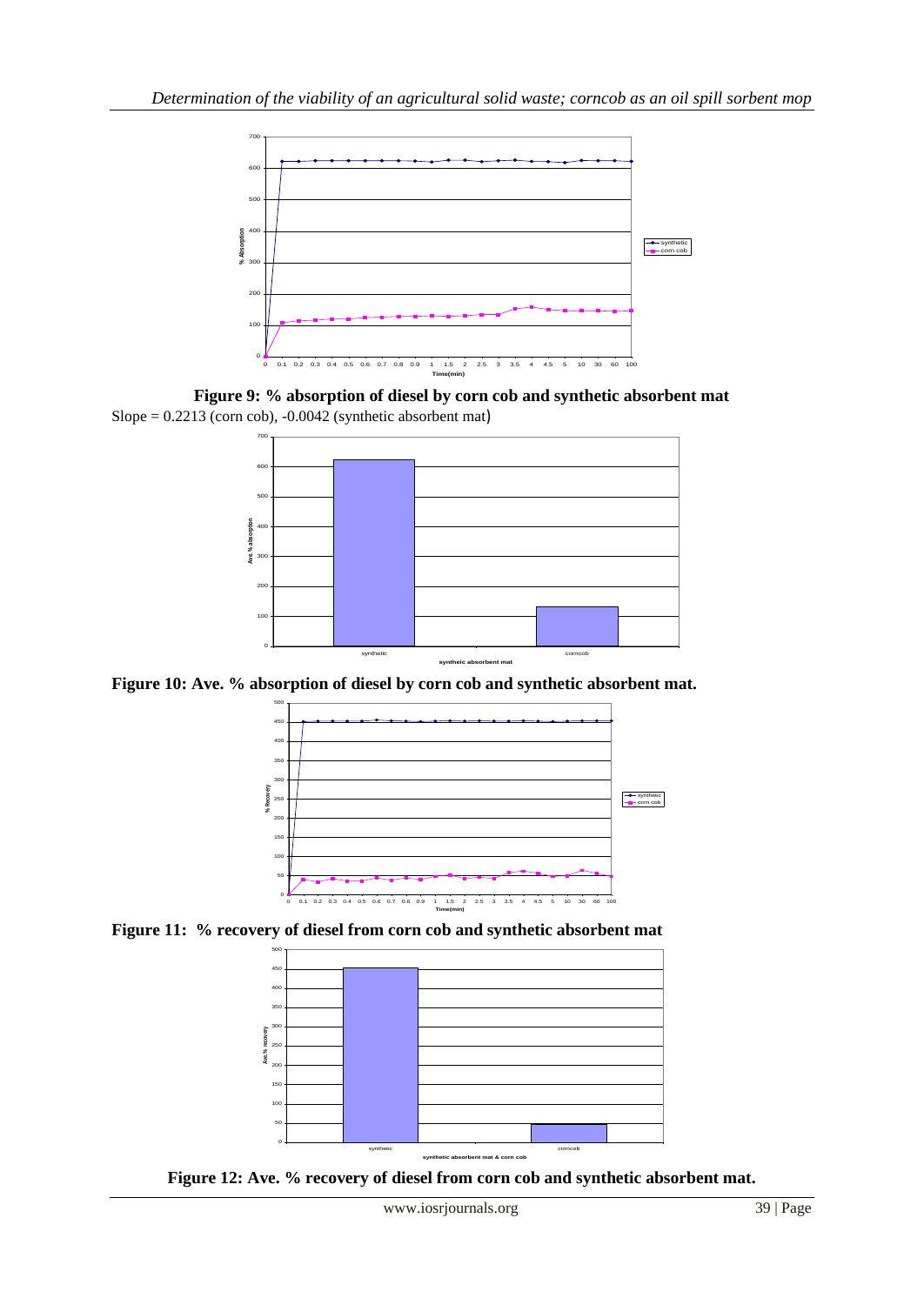| $\frac{0}{6}$     | $\frac{1}{2}$<br>$\frac{0}{6}$ | $\%$            | $\sim$ $\sim$ $\sim$ $\sim$<br>Contact time |
|-------------------|--------------------------------|-----------------|---------------------------------------------|
| absorption        | Recovery                       | Retention       | (Min)                                       |
| $70+0.81$         | $2+1.01$                       | 68              | 0.1                                         |
| $86 \pm 0.71$     | $6 \pm 0.17$                   | 80              | $\overline{0.2}$                            |
| $80 \pm 0.90$     | $2 \pm 0.51$                   | 78              | 0.3                                         |
| $96 \pm 0.81$     | $18 + 1.01$                    | 78              | 0.4                                         |
| $72 \pm 0.92$     | $12 \pm 0.76$                  | 60              | $\overline{0.5}$                            |
| $124 \pm 1.19$    | $36 \pm 0.64$                  | 88              | 0.6                                         |
| $106 \pm 0.65$    | $26 \pm 0.06$                  | 80              | 0.7                                         |
| $104 \pm 0.45$    | $24 \pm 0.41$                  | 80              | 0.8                                         |
| $116 \pm 0.10$    | $38 \pm 1.12$                  | 78              | 0.9                                         |
| $132+1.07$        | $56 + 1.01$                    | 76              | 1.0                                         |
| $114 \pm 0.74$    | $40 \pm 0.98$                  | 74              | 1.5                                         |
| $140 \pm 1.01$    | $56 \pm 0.71$                  | 84              | 2.0                                         |
| $150 \pm 1.12$    | $72 \pm 0.19$                  | 78              | 2.5                                         |
| $150 \pm 0.61$    | $72 \pm 1.10$                  | 78              | $\overline{3.0}$                            |
| $140 \pm 0.08$    | $62 \pm 0.71$                  | 78              | $\overline{3.5}$                            |
| $124 \pm 1.32$    | $40 \pm 0.53$                  | 84              | 4.0                                         |
| $116 \pm 0.94$    | $46 \pm 0.64$                  | $\overline{70}$ | $\overline{4.5}$                            |
| $116 \pm 2.31$    | $42 \pm 0.33$                  | 74              | 5.0                                         |
| $126 \pm 1.15$    | $42 \pm 0.54$                  | 84              | 10                                          |
| $114 \pm 1.73$    | $46 \pm 1.19$                  | 68              | 30                                          |
| $120 \pm 0.40$    | $44 \pm 0.90$                  | $\overline{76}$ | 60                                          |
| $102 \pm 1.13$    | $28 \pm 0.29$                  | 74              | 100                                         |
| Ave. 113.55 ±4.81 | $36.82 \pm 4.72$               | 76.73           | 11                                          |

| Table 7: % absorption, % recovery and % retention of crude oil by corn cob |  |  |  |
|----------------------------------------------------------------------------|--|--|--|
|----------------------------------------------------------------------------|--|--|--|

## **Table 8: % absorption, % recovery and % retention of crude oil by the synthetic absorbent**

| % absorption                       | $\overline{\frac{0}{0}}$<br>Recovery | ັ<br>$\frac{0}{0}$<br>Retention | Contact time<br>(Min) |
|------------------------------------|--------------------------------------|---------------------------------|-----------------------|
| 580±0.37                           | $400+1.21$                           | 180                             | 0.1                   |
| 580±0.17                           | $420 \pm 0.51$                       | 160                             | 0.2                   |
| 581±0.69                           | $420 \pm 1.12$                       | 170                             | 0.3                   |
| 576±0.10                           | $410+0.31$                           | 166                             | 0.4                   |
| 587±0.42                           | $400 \pm 0.81$                       | 184                             | 0.5                   |
| 582±0.32                           | $416 + 1.91$                         | 166                             | 0.6                   |
| 580±0.10                           | $412+0.15$                           | 168                             | 0.7                   |
| 580±0.13                           | 420±1.11                             | 160                             | 0.8                   |
| 586±0.55                           | $416 + 1.43$                         | 170                             | 0.9                   |
| $582+1.22$                         | $420 \pm 0.36$                       | 162                             | 1.0                   |
| 582±0.28                           | $420 \pm 1.16$                       | 162                             | 1.5                   |
| 580±0.24                           | $414 + 1.76$                         | 166                             | 2.0                   |
| 580±0.52                           | $416 + 1.45$                         | 164                             | 2.5                   |
| 576±0.44                           | $416 + 1.50$                         | 160                             | 3.0                   |
| 578±0.22                           | $420 \pm 0.71$                       | 158                             | 3.5                   |
| 580±1.56                           | $420 \pm 0.55$                       | 160                             | 4.0                   |
| 578±1.83                           | $420 \pm 1.19$                       | 156                             | 4.5                   |
| 580±1.13                           | $420+0.10$                           | 160                             | 5.0                   |
| 576±0.70                           | $416 \pm 1.33$                       | 164                             | 10                    |
| 580±0.07                           | $414 + 1.42$                         | 162                             | 30                    |
| 576±0.47                           | $412 + 1.19$                         | 162                             | 60                    |
| 574±0.58                           | $414 + 1.27$                         | 166                             | 100                   |
| $\overline{57.738} \pm 3.78$<br>e. | $414.91 \pm 4.61$                    | 164.82                          | 11                    |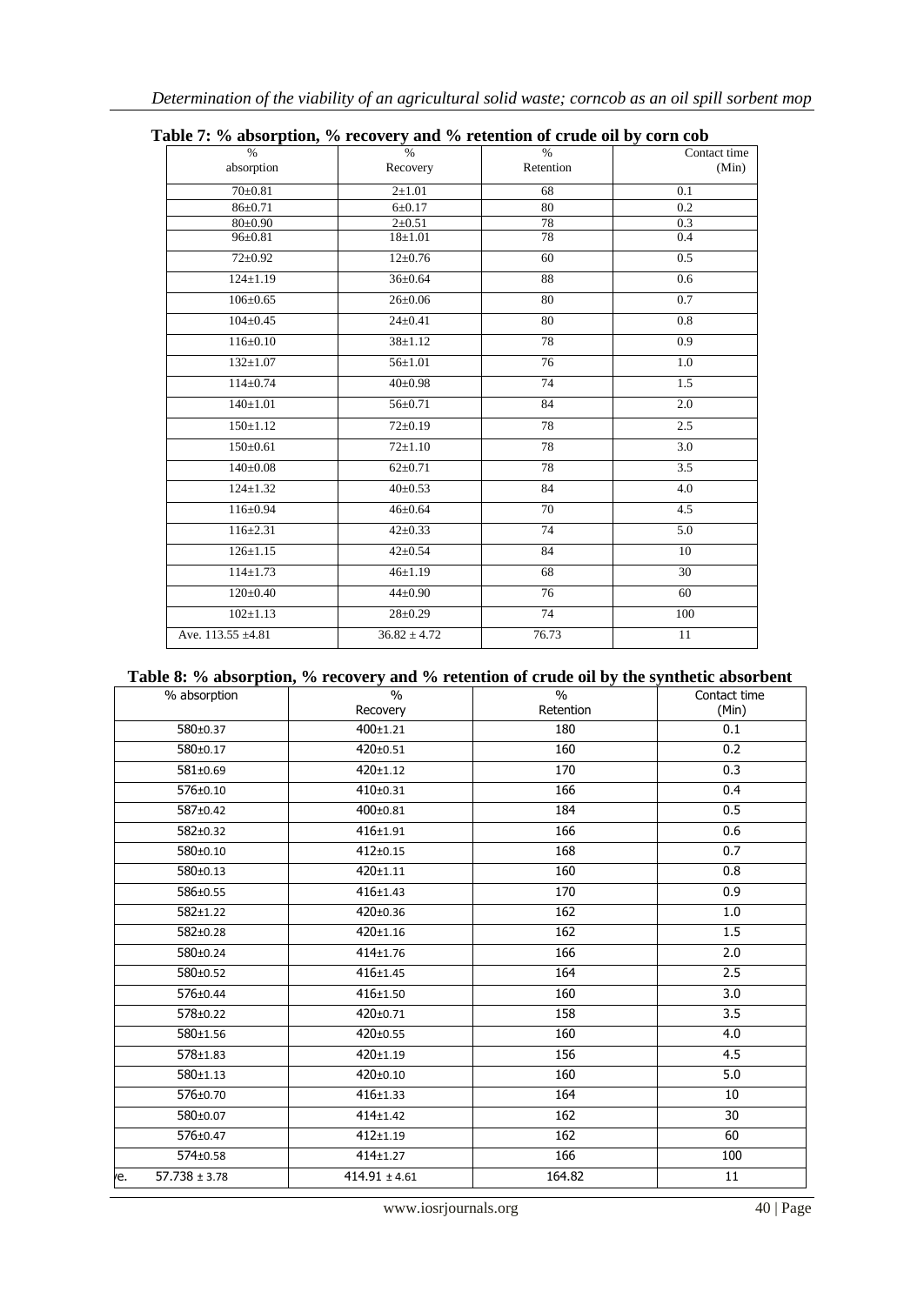

**Figure 13: % absorption of crude oil by corn cob and synthetic absorbent mat** Slope =  $-0.0205$  (corn cob),  $-0.0678$  (synthetic absorbent mat)



**Figure 14: Ave. % absorption of crude oil by corn cob and synthetic absorbent mat**



**Figure 15: % recovery of crude oil from corn cob and synthetic mat**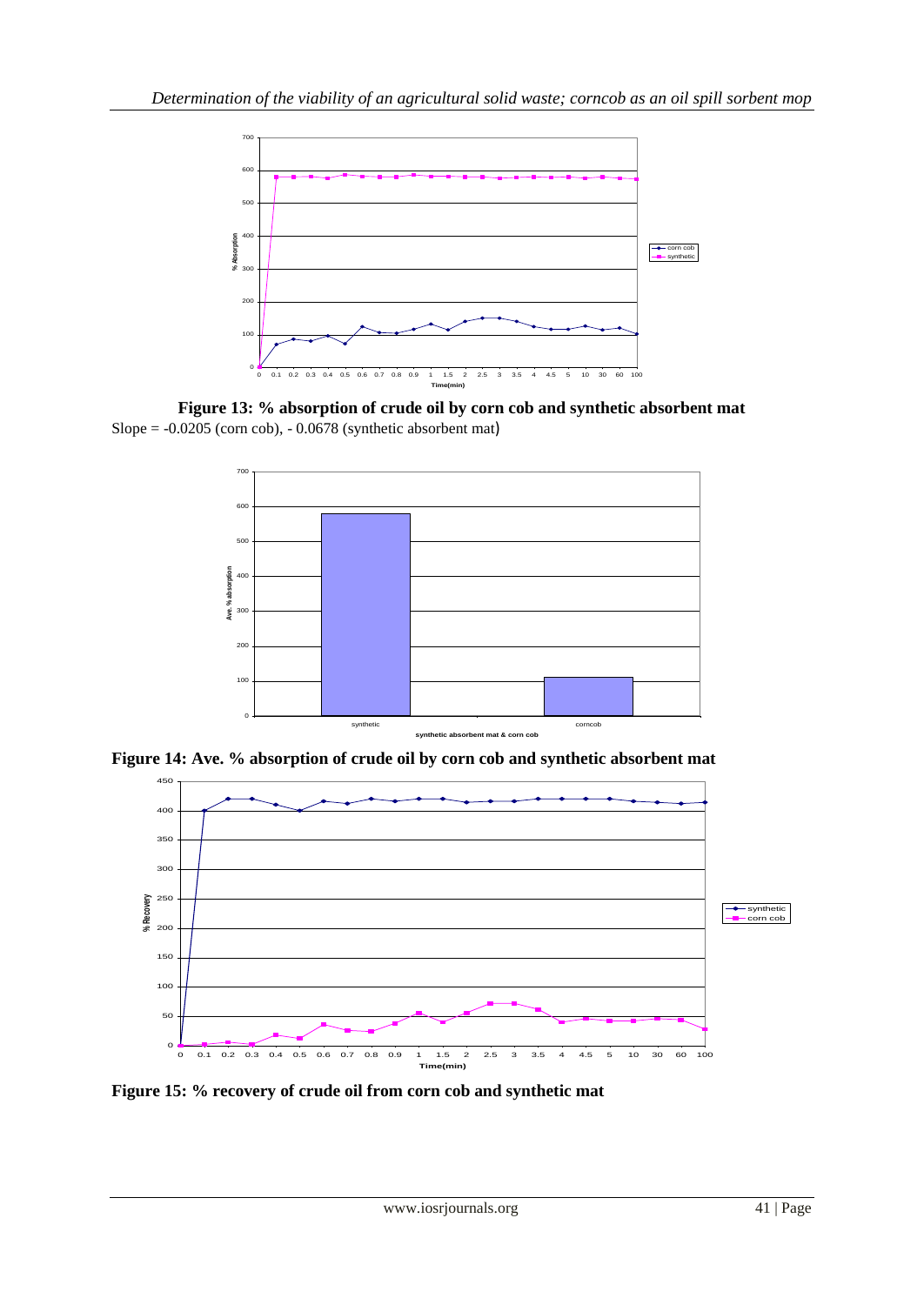

**Figure 16: Ave. % recovery of crude oil from corn cob and synthetic absorbent mat**



| % absorption   | Table 9: % absorption,% recovery &% retention of petrol on water by corn cob<br>% Recovery | % Retention | Contact time<br>(Min) |
|----------------|--------------------------------------------------------------------------------------------|-------------|-----------------------|
| $142 \pm 1.29$ | $12\pm 2.18$                                                                               | 130         | 0.1                   |
| $178 \pm 0.51$ | $48 \pm 0.25$                                                                              | 130         | 0.2                   |
| $174 \pm 2.31$ | $52 \pm 2.13$                                                                              | 122         | 0.3                   |
| $178 \pm 1.14$ | $72 \pm 0.05$                                                                              | 106         | 0.4                   |
| $178 \pm 1.73$ | $74 \pm 1.73$                                                                              | 104         | 0.5                   |
| $178 \pm 0.79$ | $72 \pm 0.79$                                                                              | 106         | 0.6                   |
| $178 \pm 1.15$ | $62 \pm 1.15$                                                                              | 116         | 0.7                   |
| $182 \pm 0.06$ | $78 \pm 1.06$                                                                              | 104         | 0.8                   |
| $185 \pm 1.65$ | $60 \pm 0.56$                                                                              | 125         | 0.9                   |
| $182 \pm 0.67$ | $74 \pm 0.77$                                                                              | 108         | 1.0                   |
| $185 \pm 0.56$ | $68 \pm 0.55$                                                                              | 117         | 1.5                   |
| $174 \pm 0.89$ | $70 \pm 0.78$                                                                              | 104         | 2.0                   |
| $180 \pm 1.58$ | $72 + 1.58$                                                                                | 108         | 2.5                   |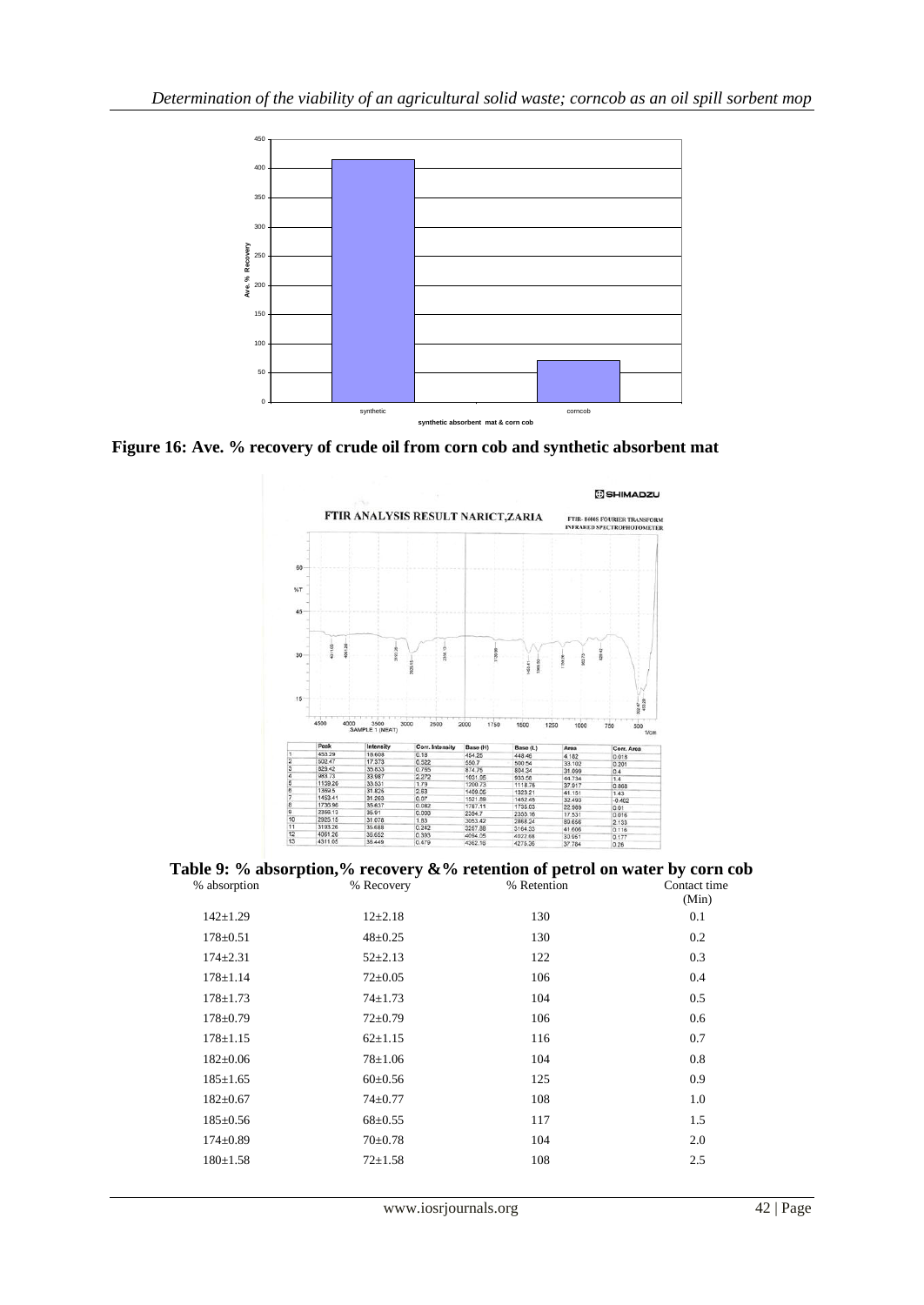*Determination of the viability of an agricultural solid waste; corncob as an oil spill sorbent mop*

| $174 + 1.43$         | $72 \pm 1.43$  | 102    | 3.0   |
|----------------------|----------------|--------|-------|
| $184+0.66$           | $84 \pm 0.69$  | 100    | 3.5   |
| $186 \pm 0.56$       | $78 \pm 0.65$  | 108    | 4.0   |
| $182 + 1.83$         | $82+2.19$      | 100    | 4.5   |
| $188 + 0.07$         | $60\pm0.09$    | 128    | 5.0   |
| $178 + 2.11$         | $54\pm0.11$    | 124    | 10.0  |
| $180+1.22$           | $80+1.22$      | 100    | 30.0  |
| $174+1.61$           | $70+1.61$      | 104    | 60.0  |
| $178 + 2.01$         | $86 + 2.32$    | 92     | 100.0 |
| Ave. $178.09 + 6.24$ | $67.27 + 6.07$ | 110.82 | 11    |
|                      |                |        |       |

#### **Tab**

# **le 10: % absorption, % recovery and % retention of petrol on water by the synthetic**

|      |                   |            | absorbent mat  |                 |             |                       |
|------|-------------------|------------|----------------|-----------------|-------------|-----------------------|
|      | $\%$              | absorption |                | % Recovery      | % Retention | Contact time<br>(Min) |
|      | $540 \pm 1.13$    |            | $400 \pm 0.04$ |                 | 140         | 0.1                   |
|      | $541 \pm 0.52$    |            | $408 \pm 1.15$ |                 | 142         | 0.2                   |
|      | $540 \pm 2.07$    |            | $396 \pm 1.13$ |                 | 144         | 0.3                   |
|      | $536 \pm 0.3$     |            | $402 \pm 0.04$ |                 | 134         | 0.4                   |
|      | $544 \pm 1.27$    |            | $392 \pm 0.73$ |                 | 152         | 0.5                   |
|      | $542 \pm 0.98$    |            | $404 \pm 0.94$ |                 | 138         | 0.6                   |
|      | $540 \pm 0.17$    |            | $400 \pm 1.15$ |                 | 140         | 0.7                   |
|      | $542 \pm 0.06$    |            | $402 \pm 2.31$ |                 | 140         | 0.8                   |
|      | $532 \pm 1.65$    |            | 398±1.32       |                 | 134         | 0.9                   |
|      | 536±0.67          |            | 396±0.08       |                 | 140         | 1.0                   |
|      | $544 \pm 0.56$    |            | $402 \pm 0.61$ |                 | 142         | 1.5                   |
|      | 540±0.73          |            | $404 \pm 0.67$ |                 | 136         | 2.0                   |
|      | $540 \pm 1.58$    |            | $402 \pm 1.17$ |                 | 138         | 2.5                   |
|      | $542 \pm 1.34$    |            | $406 \pm 0.01$ |                 | 136         | 3.0                   |
|      | 536±0.66          |            | 396±0.54       |                 | 140         | 3.5                   |
|      | $540 \pm 0.56$    |            | 398±0.55       |                 | 142         | 4.0                   |
|      | $548 \pm 1.83$    |            | $402 \pm 1.19$ |                 | 146         | 4.5                   |
|      | $544 \pm 0.07$    |            | $402 \pm 0.1$  |                 | 142         | 5.0                   |
|      | $530 \pm 2.11$    |            | $400 \pm 0.33$ |                 | 130         | 10                    |
|      | $542 \pm 0.22$    |            | $402 \pm 0.07$ |                 | 140         | 30                    |
|      | $540 \pm 1.43$    |            | 394±0.17       |                 | 146         | 60                    |
|      | $542 \pm 1.75$    |            | $402 \pm 1.61$ |                 | 140         | 100                   |
| Ave. | $540.45 \pm 5.52$ |            |                | $400.36 + 4.40$ | 140.09      | 11                    |

 $\bullet$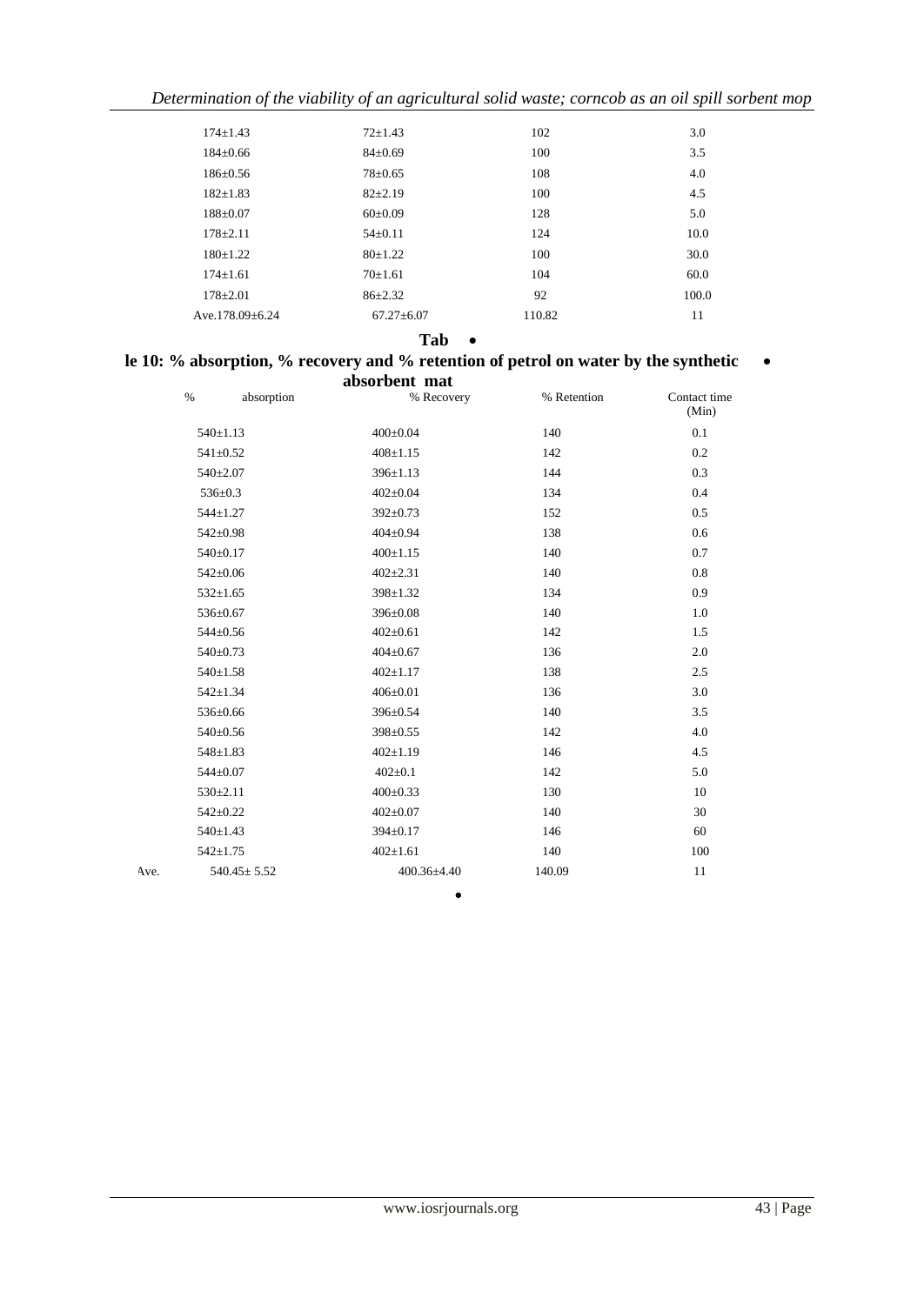

**Figure 17: % absorption of petrol on water by corn cob and synthetic absorbent mat**

 $Slope = -0.0062$  (corn cob),  $0.0160$  (synthetic absorbent mat)



**Figure 18: Ave. % absorption of petrol on water by corn cob and synthetic absorbent mat**



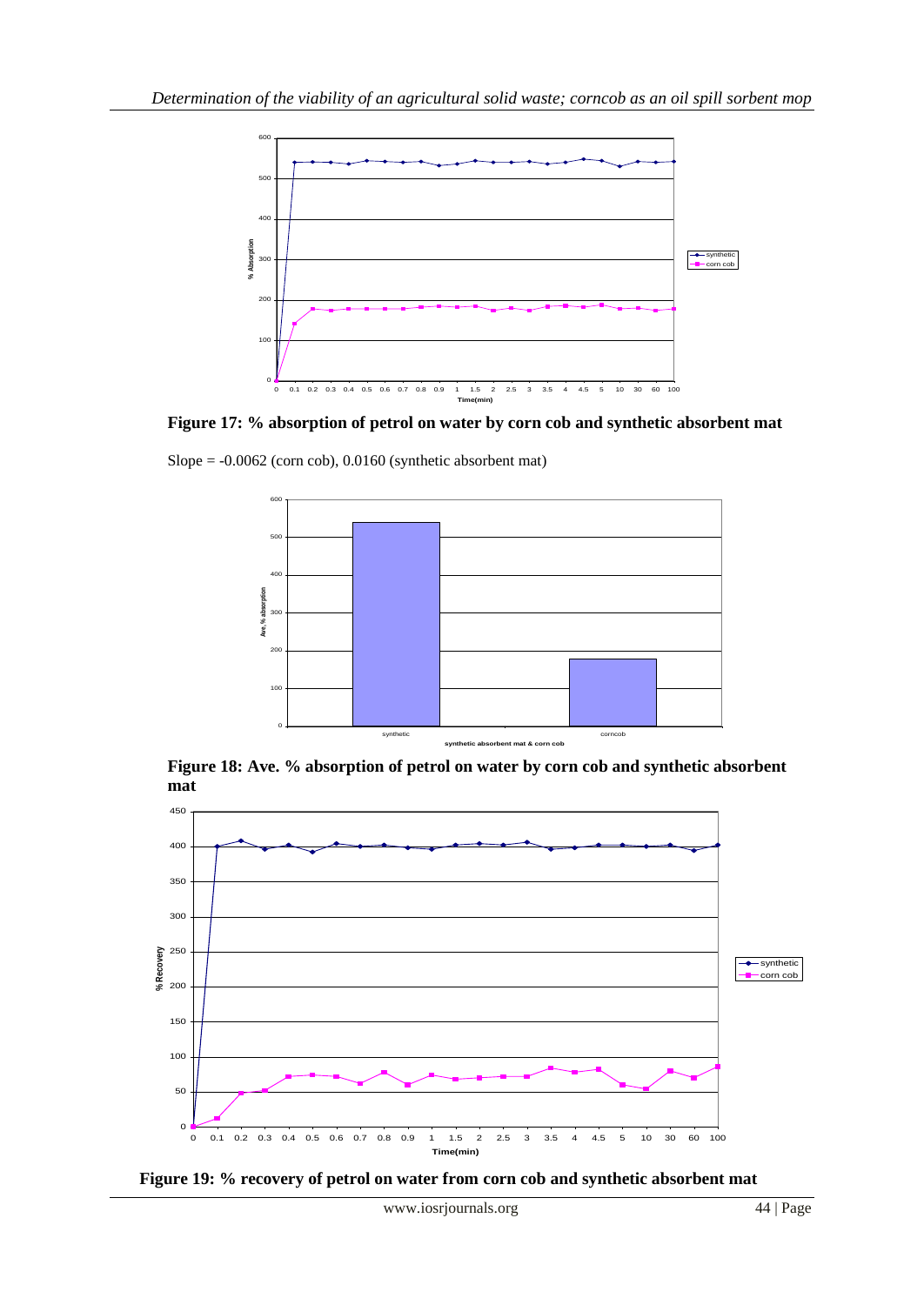

**Figure 20 Ave. % recovery of petrol on water from corn cob and synthetic absorbent mat**

| % Absorption           | $\frac{0}{0}$  | $\frac{0}{0}$   | Contact time    |  |  |  |
|------------------------|----------------|-----------------|-----------------|--|--|--|
|                        | Recovery       | Retention       | (Min)           |  |  |  |
| $72 \pm 1.12$          | $58 \pm 0.76$  | 14              | 0.1             |  |  |  |
| $76 \pm 2.50$          | $56 \pm 0.31$  | 20              | 0.2             |  |  |  |
| $92 \pm 0.04$          | $66{\pm}0.60$  | $\overline{26}$ | 0.3             |  |  |  |
| $120 \pm 1.01$         | $96 \pm 0.71$  | 24              | 0.4             |  |  |  |
| $128 + 0.81$           | $92 \pm 0.67$  | 36              | 0.5             |  |  |  |
| $124 \pm 0.50$         | $96 \pm 0.50$  | 28              | 0.6             |  |  |  |
| $132 \pm 1.25$         | $102 \pm 0.55$ | 30              | 0.7             |  |  |  |
| $126 \pm 0.45$         | $92 \pm 0.53$  | 34              | 0.8             |  |  |  |
| $120 \pm 3.01$         | $96 \pm 0.54$  | $\overline{24}$ | 0.9             |  |  |  |
| $138 \pm 0.08$         | $106 \pm 1.10$ | 32              | 1.0             |  |  |  |
| $124 \pm 1.18$         | $92 \pm 1.01$  | 32              | 1.5             |  |  |  |
| $132+2.01$             | $104 \pm 1.09$ | 28              | 2.0             |  |  |  |
| $124 \pm 0.85$         | $96 \pm 1.01$  | 28              | 2.5             |  |  |  |
| $82 \pm 0.32$          | 60±1.18        | 22              | 3.0             |  |  |  |
| $116 \pm 1.20$         | $94 \pm 1.02$  | 22              | 3.5             |  |  |  |
| $114 \pm 0.71$         | $88 \pm 0.17$  | 26              | 4.0             |  |  |  |
| $122 \pm 0.07$         | $98 \pm 0.45$  | 24              | 4.5             |  |  |  |
| $124 \pm 0.05$         | $98 \pm 1.00$  | 26              | 5.0             |  |  |  |
| $162 \pm 2.00$         | $116 \pm 0.11$ | 46              | 10              |  |  |  |
| $106 \pm 0.03$         | $82 \pm 0.81$  | 24              | $\overline{30}$ |  |  |  |
| $136 \pm 0.04$         | $112 \pm 1.01$ | 24              | 60              |  |  |  |
| $106 \pm 2.15$         | $84 \pm 1.25$  | $\overline{22}$ | 100             |  |  |  |
| Ave $117.09 \pm 6.169$ | $90.18 + 4.82$ | 26.91           | 11              |  |  |  |

| Table 11: % absorption, % recovery and % retention of kerosene on water by corn cob |  |  |  |  |  |  |
|-------------------------------------------------------------------------------------|--|--|--|--|--|--|
|-------------------------------------------------------------------------------------|--|--|--|--|--|--|

|               | Table 12: % absorption, % recovery and % retention of kerosene on water by synthetic |
|---------------|--------------------------------------------------------------------------------------|
| absorbent mat |                                                                                      |

| % absorption<br>Adsorption/absorption<br>$530+0.37$ | % recovery<br>Recovery<br>$380+0.77$ | % retention<br>Retention<br>150 | Contact time<br>(Min)<br>0.1 |
|-----------------------------------------------------|--------------------------------------|---------------------------------|------------------------------|
| $534 \pm 0.31$                                      | $379+2.03$                           | 155                             | 0.2                          |
| $540+0.33$                                          | $388+1.20$                           | 152                             | 0.3                          |
| $536 \pm 0.24$                                      | $380+1.62$                           | 156                             | 0.4                          |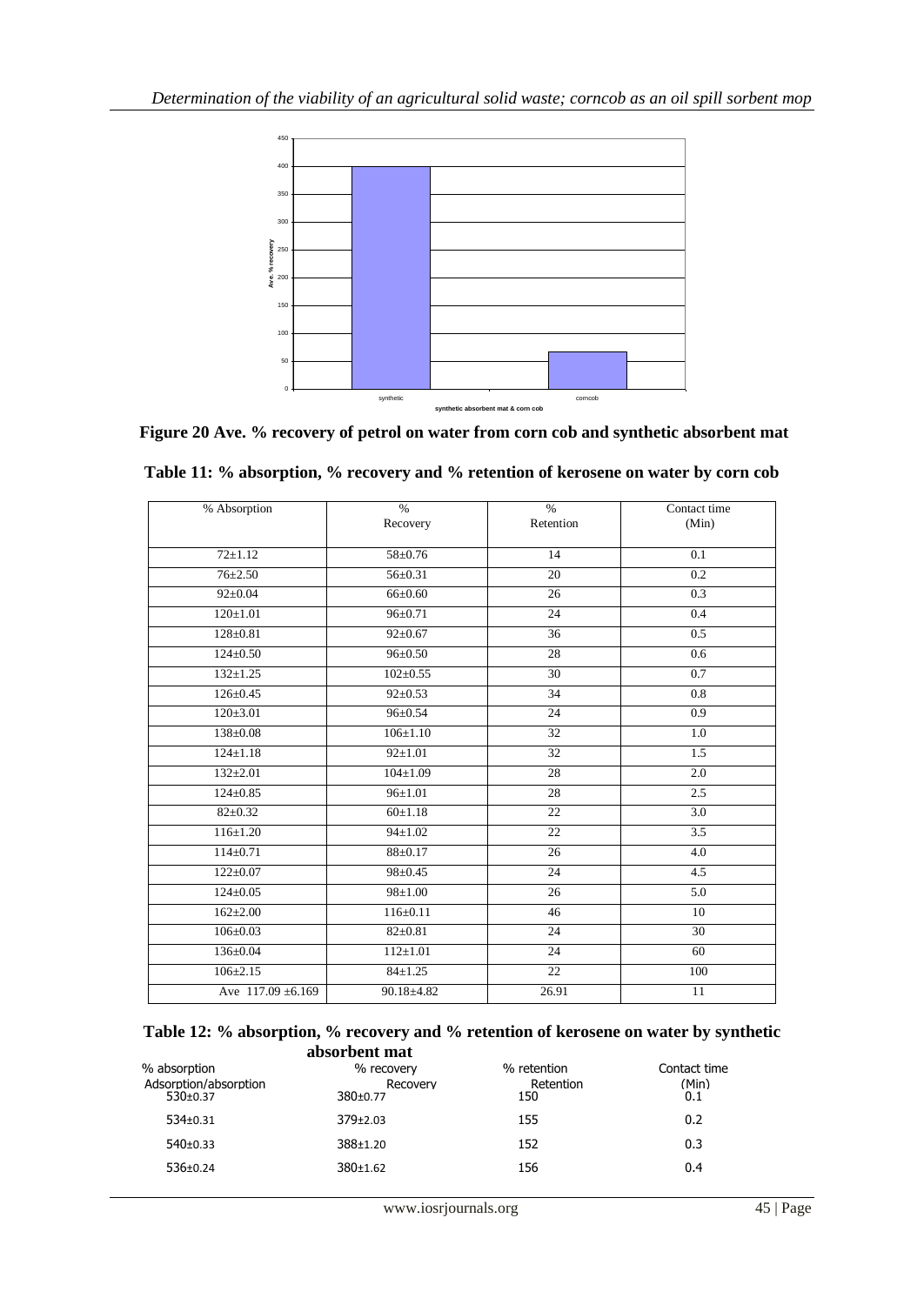|      | J            | J<br>ပ      |        | $\overline{ }$ |
|------|--------------|-------------|--------|----------------|
|      | 540±0.31     | 382±1.09    | 158    | 0.5            |
|      | 540±0.27     | 382±0.88    | 158    | 0.6            |
|      | 542±0.23     | 380±1.13    | 162    | 0.7            |
|      | 542±0.36     | 380±2.56    | 162    | 0.8            |
|      | 538±0.24     | 382±1.98    | 154    | 0.9            |
|      | 538±0.31     | 380±1.09    | 158    | 1.0            |
|      | 542±0.89     | 382±1.64    | 158    | 1.5            |
|      | 542±0.35     | 380±0.75    | 162    | 2.0            |
|      | 542±0.21     | 380±1.68    | 162    | 2.5            |
|      | 534±0.25     | 380±1.11    | 154    | 3.0            |
|      | 542±1.41     | 380±1.53    | 162    | 3.5            |
|      | 536±0.27     | 382±1.47    | 154    | 4.0            |
|      | 532±0.26     | 380±0.76    | 152    | 4.5            |
|      | 534±0.34     | 380±1.28    | 154    | 5              |
|      | 536±0.36     | 378±1.40    | 158    | 10             |
|      | 530±0.33     | 380±1.33    | 150    | 30             |
|      | 538±0.34     | 382±1.66    | 156    | 60             |
|      | 534±0.28     | 380±2.01    | 154    | 100            |
| Ave. | 537.36 ±1.52 | 380.77±5.37 | 156.57 | 11             |



**Figure 21: % absorption of kerosene on water by corn cob and synthetic absorbent mat** Slope =  $0.0135$  (corn cob),  $-0.0437$  (synthetic absorbent mat)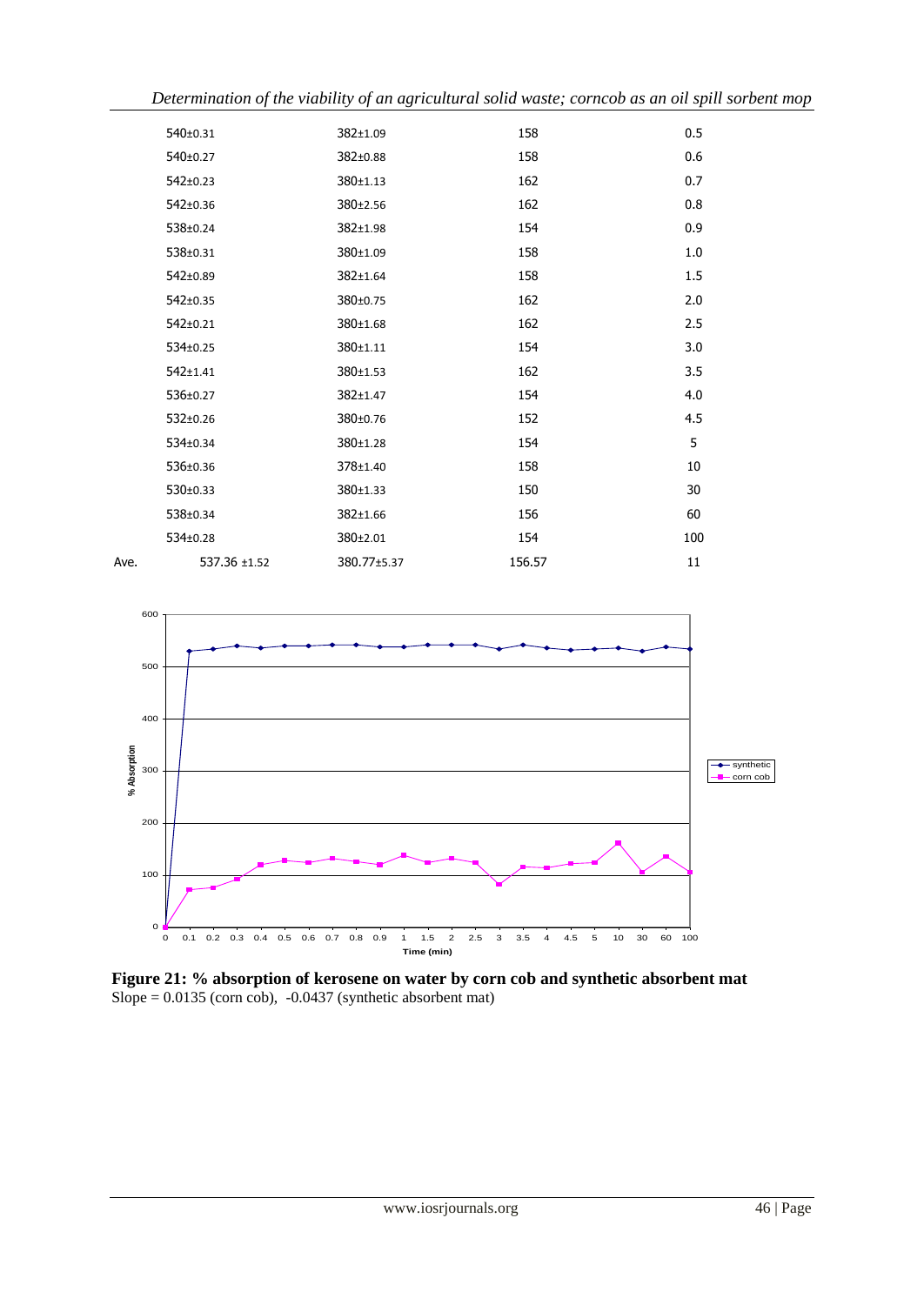

**Figure 22: Ave. % absorption of kerosene on water by corn cob and synthetic absorbent mat.**



**Figure 23: % recovery of kerosene from corn cob and synthetic absorbent mat**



**Figure 24: Ave. % recovery of kerosene on water from corn cob and synthetic absorbent mat**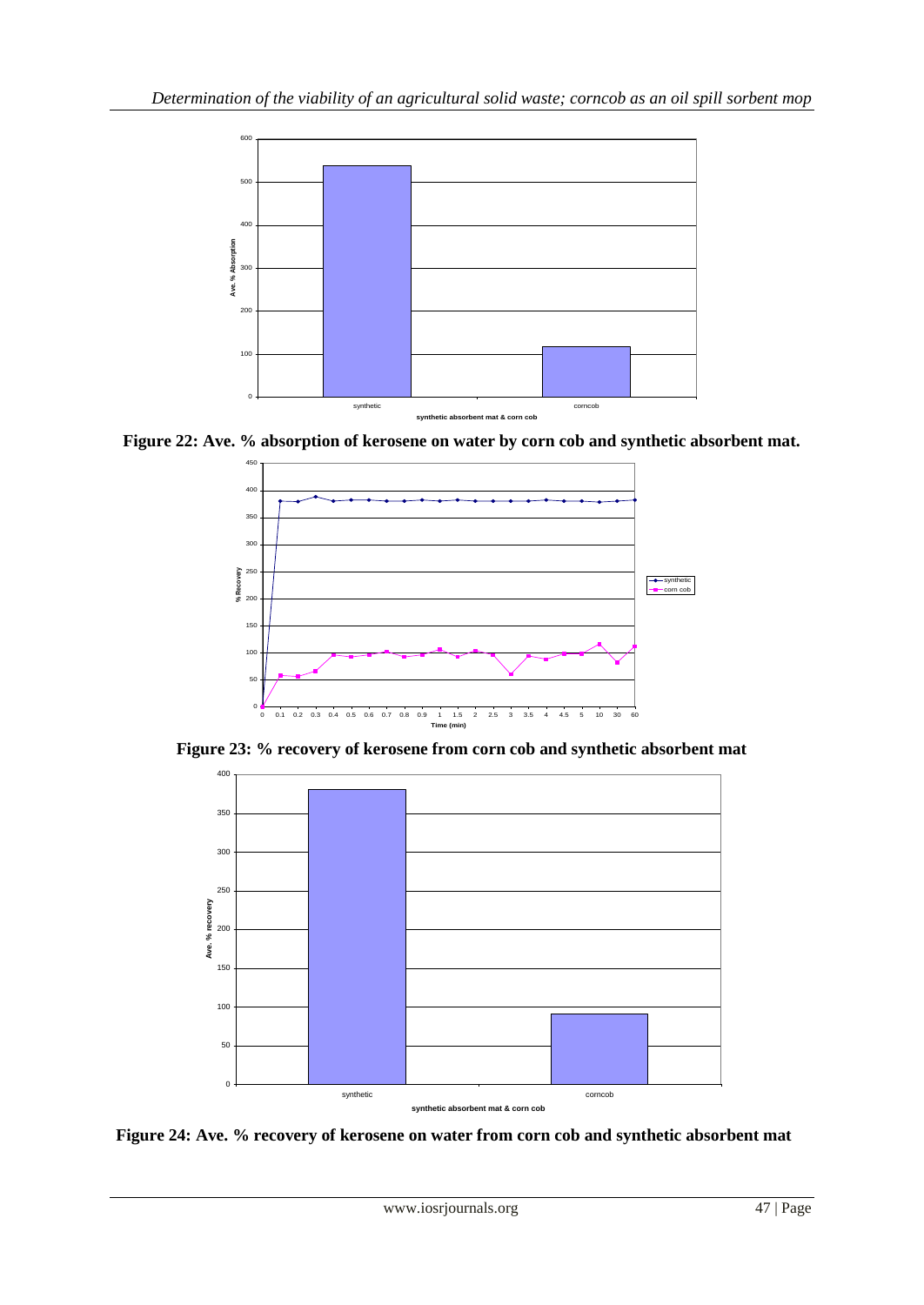| % absorption<br>$172 \pm 1.16$ | % recovery<br>Recovery<br>$112 \pm 1.36$ | %retention<br>Retention<br>60 | Contact time<br>(Min)<br>0.1 |
|--------------------------------|------------------------------------------|-------------------------------|------------------------------|
| $174 \pm 1.10$                 | $114 \pm 1.24$                           | 60                            | 0.2                          |
| $174 \pm 0.94$                 | $120 \pm 1.38$                           | 54                            | 0.3                          |
| $168 \pm 1.03$                 | $116 \pm 1.40$                           | 52                            | 0.4                          |
|                                |                                          |                               |                              |
| $174 \pm 0.71$                 | $116 \pm 1.30$                           | 58                            | 0.5                          |
| $180+0.88$                     | $126 \pm 1.67$                           | 54                            | 0.6                          |
| 186±0.82                       | $126 \pm 1.22$                           | 60                            | 0.7                          |
| $182 \pm 0.89$                 | $124 \pm 0.60$                           | 58                            | 0.8                          |
| $198 \pm 0.79$                 | $130 \pm 0.59$                           | 68                            | 0.9                          |
| $196 \pm 1.29$                 | $144 \pm 0.68$                           | 52                            | 1.0                          |
| $196 \pm 0.84$                 | $136 \pm 0.56$                           | 60                            | 1.5                          |
| $198 \pm 1.57$                 | 136±0.46                                 | 62                            | 2.0                          |
| 198±0.98                       | 134±0.79                                 | 64                            | 2.5                          |
| $196 \pm 1.03$                 | $134 \pm 0.80$                           | 62                            | 3.0                          |
| $188 \pm 0.72$                 | $130 \pm 0.77$                           | 58                            | 3.5                          |
| $188 \pm 1.29$                 | $126 \pm 1.39$                           | 62                            | 4.0                          |
| $198 \pm 2.09$                 | $130 \pm 0.52$                           | 68                            | 4.5                          |
| 196±0.97                       | $132 \pm 1.09$                           | 64                            | 5.0                          |
| $220 \pm 1.94$                 | $150 \pm 1.72$                           | 70                            | 10                           |
| $208 \pm 0.92$                 | $136 \pm 0.89$                           | 72                            | 30                           |
| $164 \pm 0.68$                 | $114\pm0.70$                             | 50                            | 60                           |
| $194 \pm 0.34$                 | $130+1.02$                               | 64                            | 100                          |
| Ave.194.00±4.23                | 128±4.06                                 | 66                            | 11                           |

# **Table 13: % absorption, % recovery and % retention of diesel on water by corn cob**

## **Table 14: % absorption, % recovery and % retention of diesel on water by synthetic absorbent mat**

|                | $\%$<br>Recovery | %retention | Contact time |
|----------------|------------------|------------|--------------|
| %absorption    |                  |            | (Min)        |
| 580±0.93       | 440±0.28         | 140        | 0.1          |
| $602 \pm 0.92$ | 441±0.35         | 152        | 0.2          |
| $600 \pm 0.78$ | 444±0.69         | 150        | 0.3          |
| 601±0.74       | 442±0.46         | 168        | 0.4          |
| 604±0.65       | 444±0.54         | 160        | 0.5          |
| $600 \pm 0.53$ | 440±0.34         | 160        | 0.6          |
| $600 \pm 1.20$ | 442±0.43         | 158        | 0.7          |
| 596±0.69       | 440±0.87         | 156        | 0.8          |
| $602 \pm 1.18$ | 448±1.32         | 154        | 0.9          |
| 580±0.71       | 444±1.57         | 136        | 1.0          |
| $582 \pm 1.04$ | 440±1.93         | 154        | 1.5          |
| 580±1.05       | 446±1.41         | 134        | 2.0          |
| 584±0.92       | 442±0.76         | 142        | 2.5          |
| 588±0.69       | 442±1.00         | 146        | 3.0          |
| 580±0.88       | 444±0.79         | 136        | 3.5          |
| 582±0.59       | 440±0.42         | 142        | 4.0          |
| 580±0.51       | 442±0.48         | 138        | 4.5          |
| 588±0.63       | 442±0.30         | 146        | 5.0          |
| 580±0.63       | 446±0.44         | 134        | 10           |
|                |                  |            |              |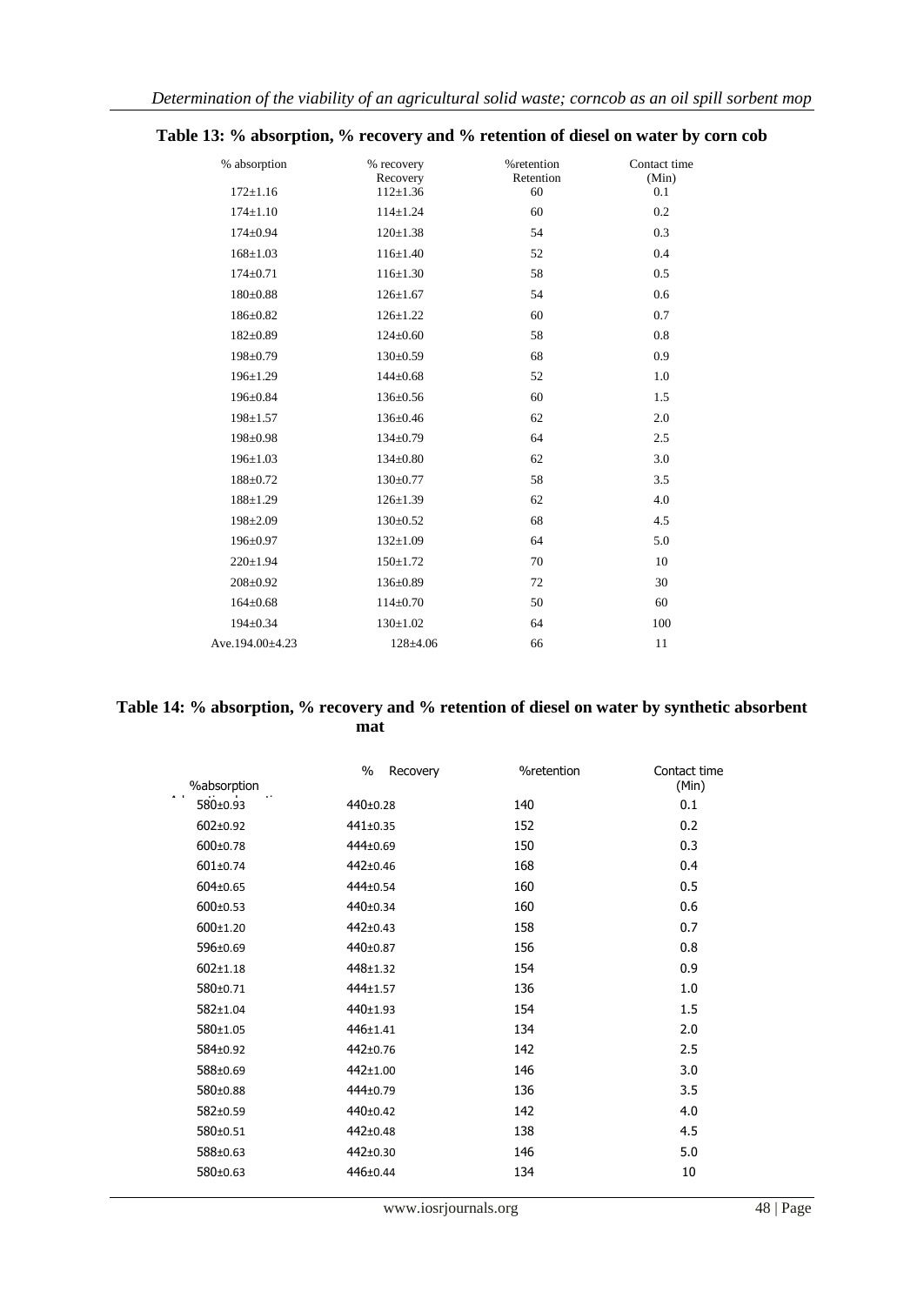| Determination of the viability of an agricultural solid waste; corncob as an oil spill sorbent mop |  |  |  |  |  |
|----------------------------------------------------------------------------------------------------|--|--|--|--|--|
|                                                                                                    |  |  |  |  |  |

|     | $582+0.78$      | $440+0.38$   | 142    | 30  |
|-----|-----------------|--------------|--------|-----|
|     | $576 \pm 0.62$  | $448 + 0.38$ | 128    | 60  |
|     | 584±0.61        | 442±0.62     | 142    | 100 |
| we. | $588.95 + 2.94$ | ±2.91442.68  | 146.27 | 11  |



**Figure 25: % absorption of diesel by corn cob and synthetic absorbent mat** Slope =  $0.0095$  (corn cob),  $-0.1211$  (synthetic absorbent mat)



**Figure 26: Ave. % absorption of diesel on water by corn cob and synthetic absorbent mat**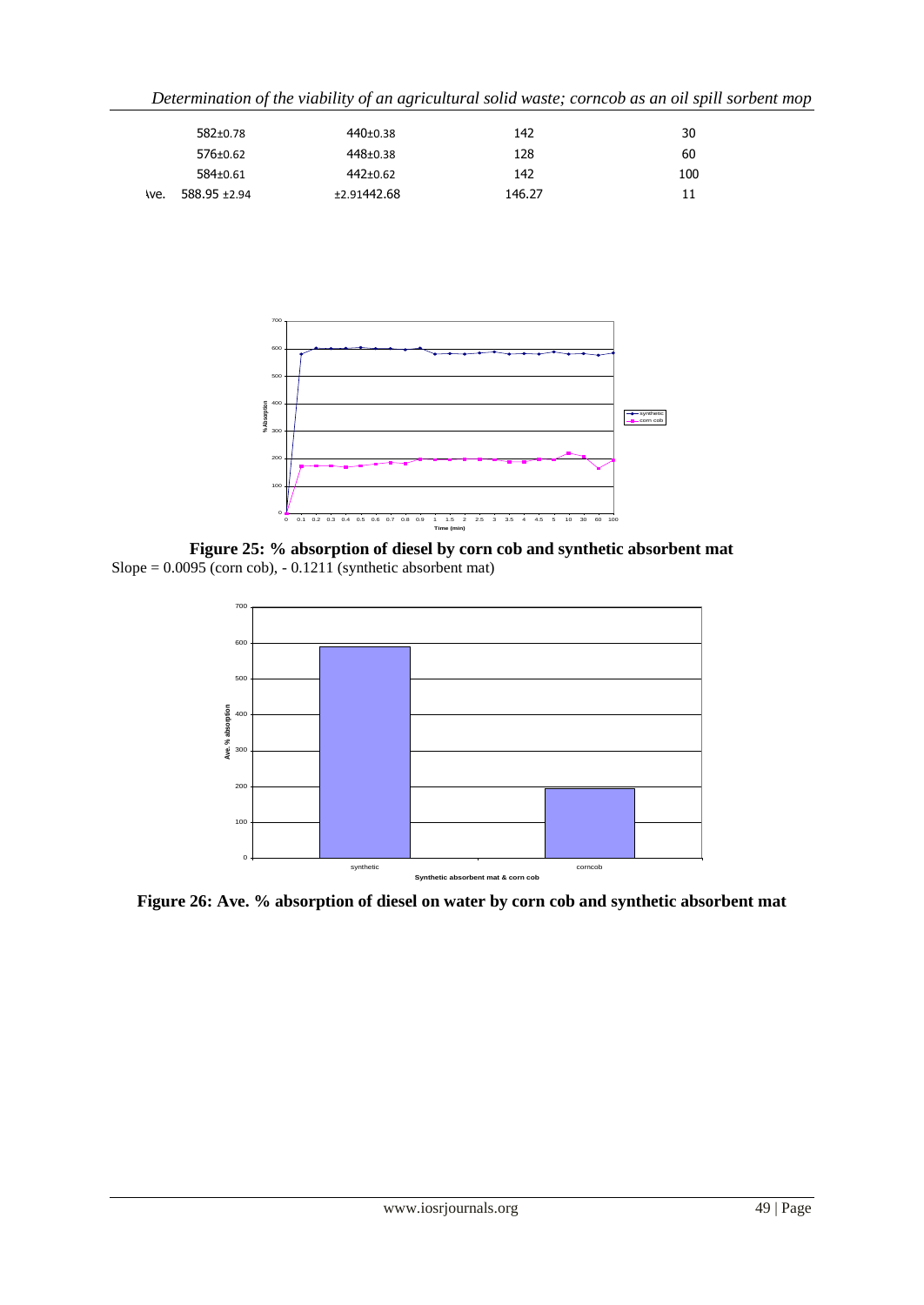

**Figure 27: % recovery of diesel on water from corn cob and synthetic absorbent mat**



**Figure 28: Ave. % recovery of diesel on water from corn cob and synthetic absorbent mat.**

|  |  |  |  | Table 15: % absorption, % recovery and % retention of crude oil on water by corn cob |  |  |  |  |
|--|--|--|--|--------------------------------------------------------------------------------------|--|--|--|--|
|  |  |  |  |                                                                                      |  |  |  |  |
|  |  |  |  |                                                                                      |  |  |  |  |

| %absorption    | % recovery<br>у | % retention | Contact time<br>(Min) |
|----------------|-----------------|-------------|-----------------------|
| $90 \pm 0.90$  | $24 \pm 0.62$   | 66          | 0.1                   |
| $102 \pm 1.25$ | $32 \pm 1.03$   | 70          | 0.2                   |
| $104 \pm 1.74$ | $36 \pm 1.25$   | 68          | 0.3                   |
| $128 \pm 0.93$ | $54 \pm 1.47$   | 74          | 0.4                   |
| $148 + 1.22$   | $62 \pm 0.71$   | 86          | 0.5                   |
| $156 \pm 1.12$ | $66{\pm}0.62$   | 90          | 0.6                   |
| $168 \pm 1.13$ | $76 \pm 0.69$   | 92          | 0.7                   |
| $170 \pm 2.72$ | $78 \pm 0.85$   | 92          | 0.8                   |
| $168 \pm 1.79$ | $76 \pm 1.47$   | 92          | 0.9                   |
| 158±0.36       | $62 \pm 1.32$   | 96          | 1.0                   |
|                |                 |             |                       |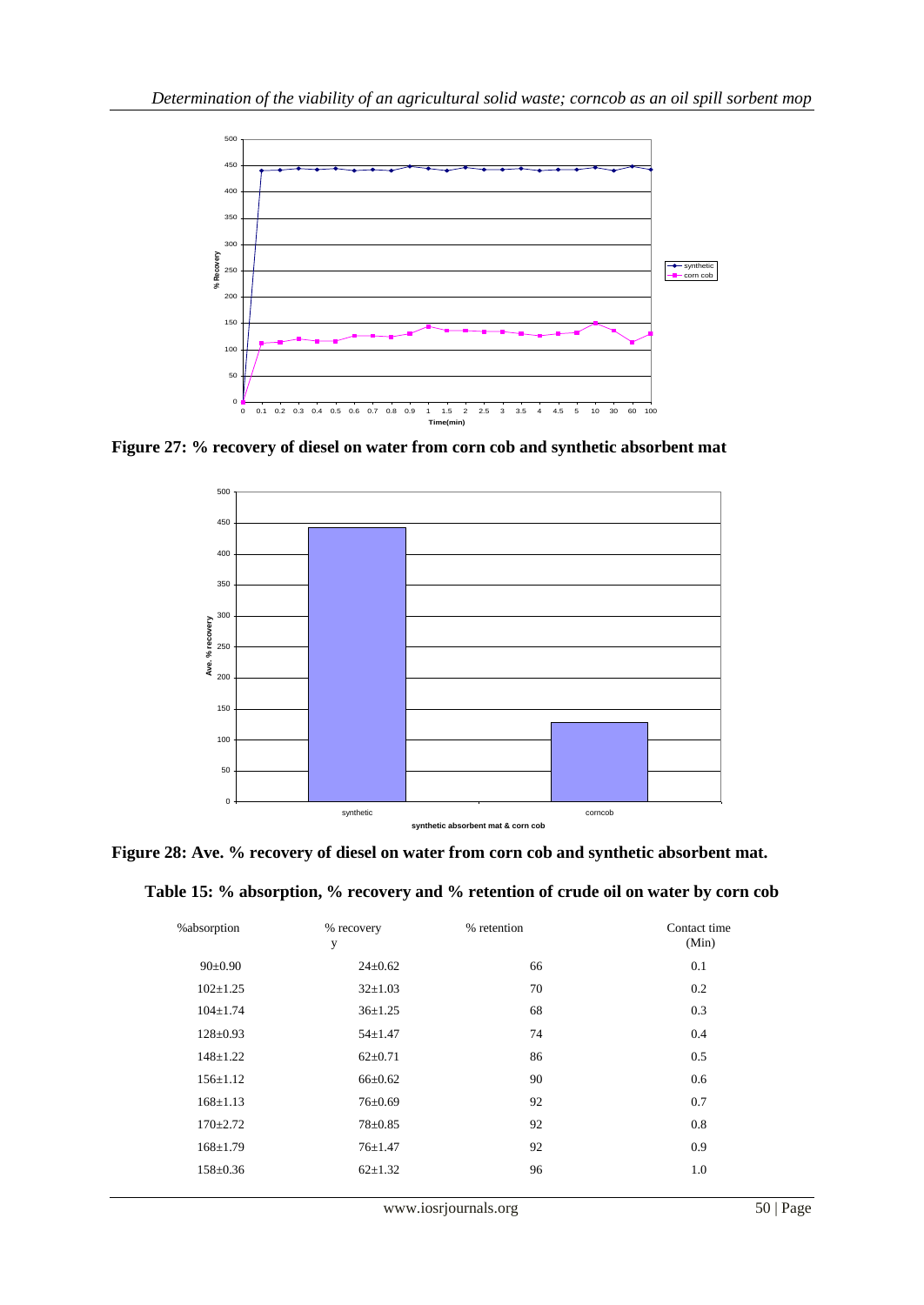| Determination of the viability of an agricultural solid waste; corncob as an oil spill sorbent mop |  |  |  |  |
|----------------------------------------------------------------------------------------------------|--|--|--|--|
|                                                                                                    |  |  |  |  |

|      | $170 \pm 0.92$    | $72 + 1.74$      | 98    | 1.5            |
|------|-------------------|------------------|-------|----------------|
|      | $168 \pm 0.96$    | $76 \pm 1.12$    | 92    | $\overline{2}$ |
|      | $156 \pm 1.51$    | $72 \pm 1.05$    | 84    | 2.5            |
|      | $172 \pm 0.32$    | 78±0.87          | 94    | 3              |
|      | $176 \pm 0.72$    | $80 \pm 1.27$    | 96    | 3.5            |
|      | $172 \pm 0.58$    | $80 \pm 0.94$    | 92    | $\overline{4}$ |
|      | $178 \pm 1.47$    | $86 \pm 0.50$    | 92    | 4.5            |
|      | $174 \pm 0.33$    | $82 \pm 0.37$    | 92    | 5              |
|      | $172 \pm 1.36$    | $76 \pm 0.70$    | 96    | 10             |
|      | $172 \pm 0.46$    | $76 \pm 1.17$    | 96    | 30             |
|      | $206 \pm 1.13$    | 110±1.03         | 96    | 60             |
|      | $140 \pm 2.07$    | $58 \pm 1.95$    | 82    | 100            |
| Ave. | $156.73 \pm 5.06$ | $68.73 \pm 4.04$ | 88.00 | 11             |
|      |                   |                  |       |                |

## **Table 16: % absorption, % recovery and % retention of crude oil on water by synthetic absorbent mat**

|      | % absorption      | %recovery         | retention<br>$\%$ | Contact time(min) |
|------|-------------------|-------------------|-------------------|-------------------|
|      | $570 \pm 0.10$    | 390±0.67          | 180               | 0.1               |
|      | 576±0.63          | $394 \pm 0.10$    | 182               | $0.2\,$           |
|      | 580±0.71          | 396±0.97          | 184               | 0.3               |
|      | $572 \pm 0.10$    | $400 \pm 0.91$    | 172               | 0.4               |
|      | 582±0.79          | $400 \pm 0.17$    | 182               | 0.5               |
|      | 580±0.53          | $420 \pm 0.10$    | 178               | 0.6               |
|      | $580 \pm 1.53$    | $400 \pm 0.01$    | 180               | 0.7               |
|      | 584±0.15          | $420 \pm 1.16$    | 182               | 0.8               |
|      | 580±0.27          | $440 \pm 1.21$    | 176               | 0.9               |
|      | 576±0.54          | $400 \pm 1.32$    | 176               | 1.0               |
|      | $574 \pm 0.21$    | $400 \pm 0.54$    | 174               | 1.5               |
|      | $578 \pm 0.10$    | $400 \pm 0.21$    | 178               | 2.0               |
|      | $572 \pm 1.43$    | $400 \pm 0.37$    | 172               | 2.5               |
|      | 580±0.14          | 396±0.17          | 184               | 3.0               |
|      | 578±0.19          | $400 \pm 0.25$    | 178               | 3.5               |
|      | $580 \pm 1.21$    | 398±0.54          | 182               | 4.0               |
|      | $582 \pm 1.32$    | $400 \pm 0.53$    | 182               | 4.5               |
|      | 582±0.45          | $410 \pm 0.31$    | 172               | 5.0               |
|      | $584 \pm 0.13$    | 398±0.21          | 186               | 10                |
|      | 580±0.51          | $400 \pm 0.32$    | 180               | 30                |
|      | 582±0.37          | $400 \pm 0.01$    | 182               | 60                |
|      | 580±0.21          | $398 \pm 1.43$    | 182               | 100               |
| Ave. | $578.73 \pm 3.26$ | $402.73 \pm 3.19$ | 176.00            | 11                |
|      |                   |                   |                   |                   |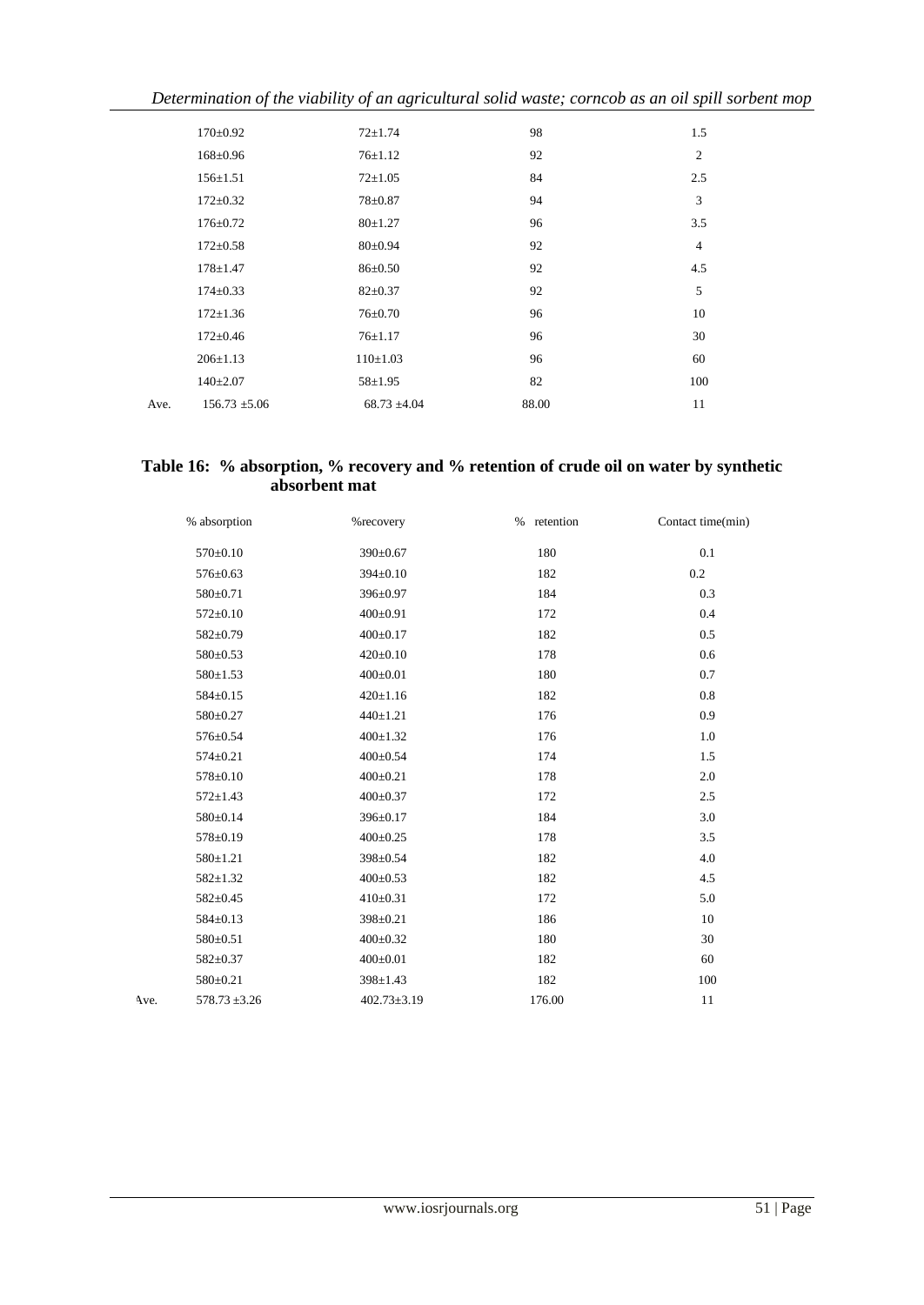

**Figure 29: % absorption of crude oil on water by corn cob and synthetic absorption mat**  $Slope = 0.1853$  (corn cob), 0.0350 (synthetic absorbent mat)



**Figure 30: Ave. % absorption of crude oil on water by corn cob and synthetic absorbent mat**



**Figure 31: % recovery of crude oil on water from corn cob and synthetic absorbent mat**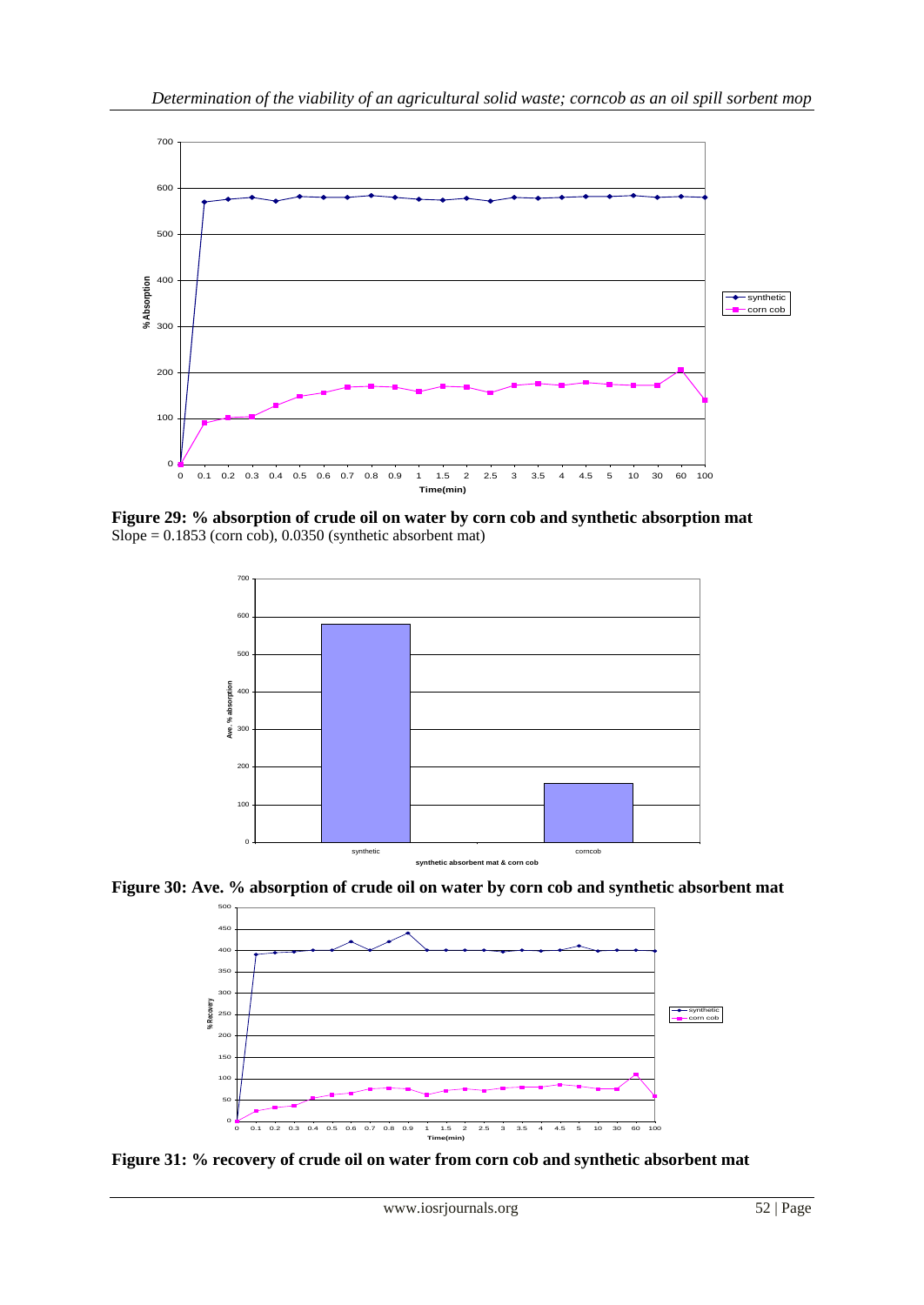

**Figure 32: Ave. % recovery of crude oil on water from corn cob and synthetic absorbent mat**

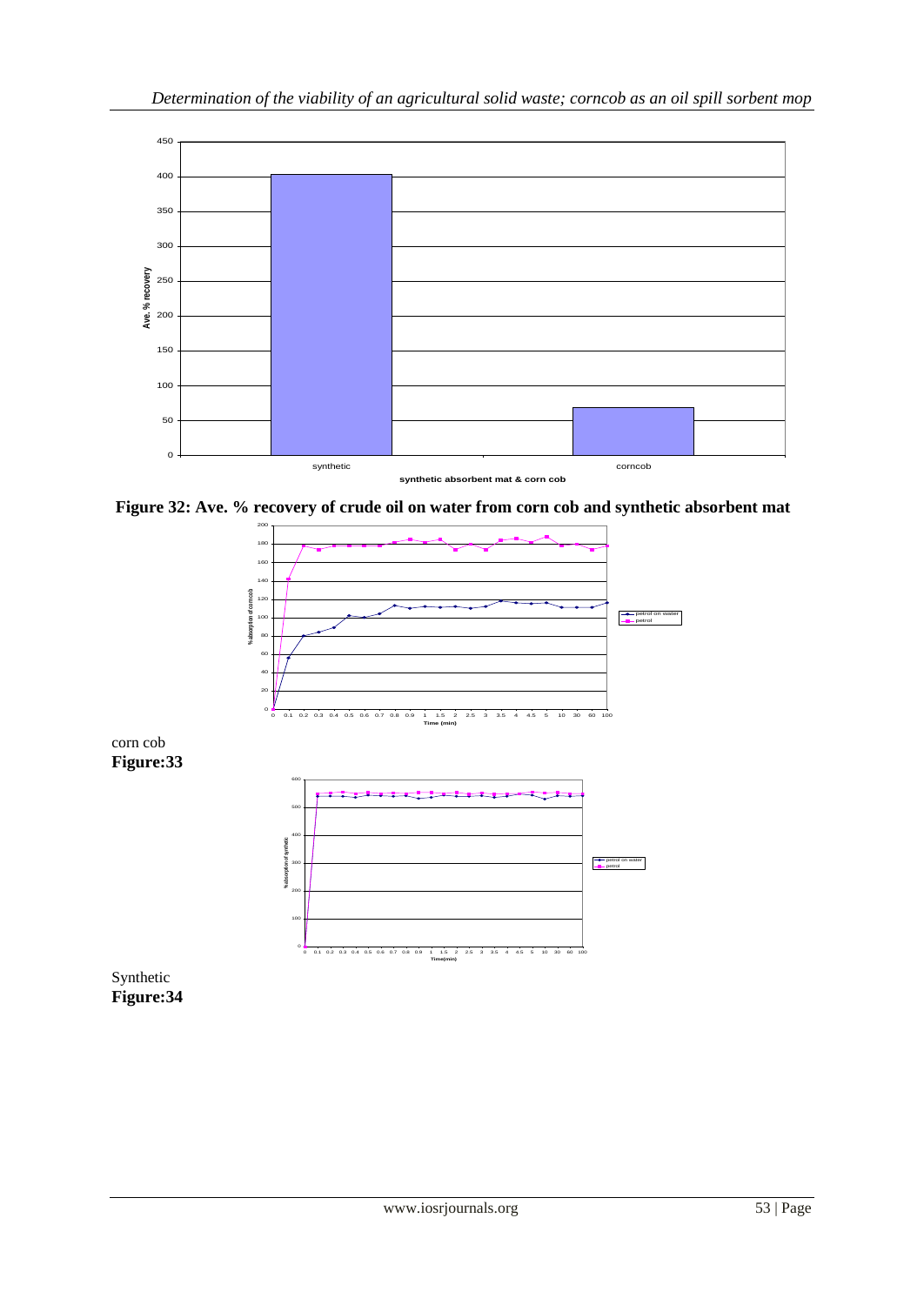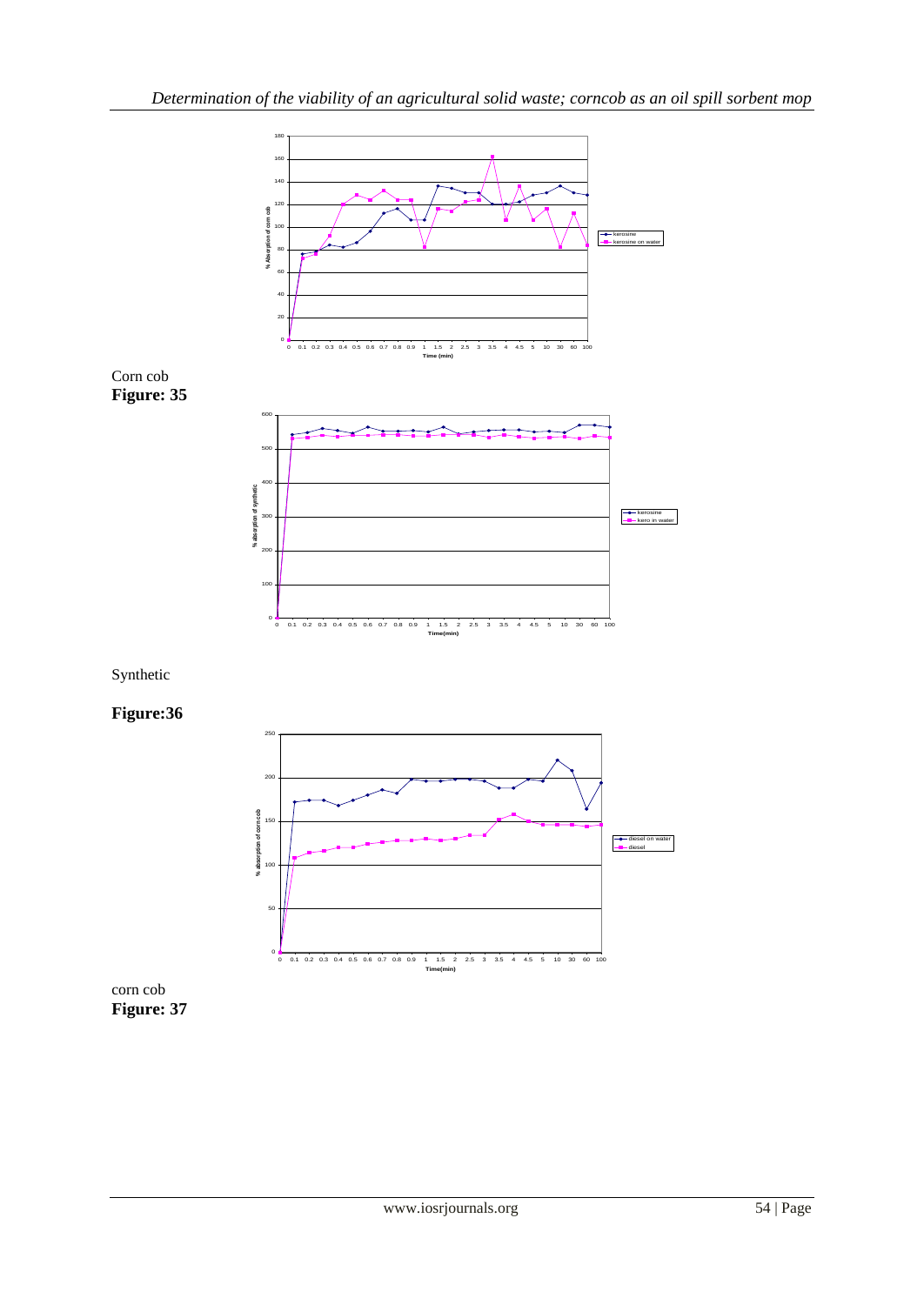

**corn cob**

**Figure: 39**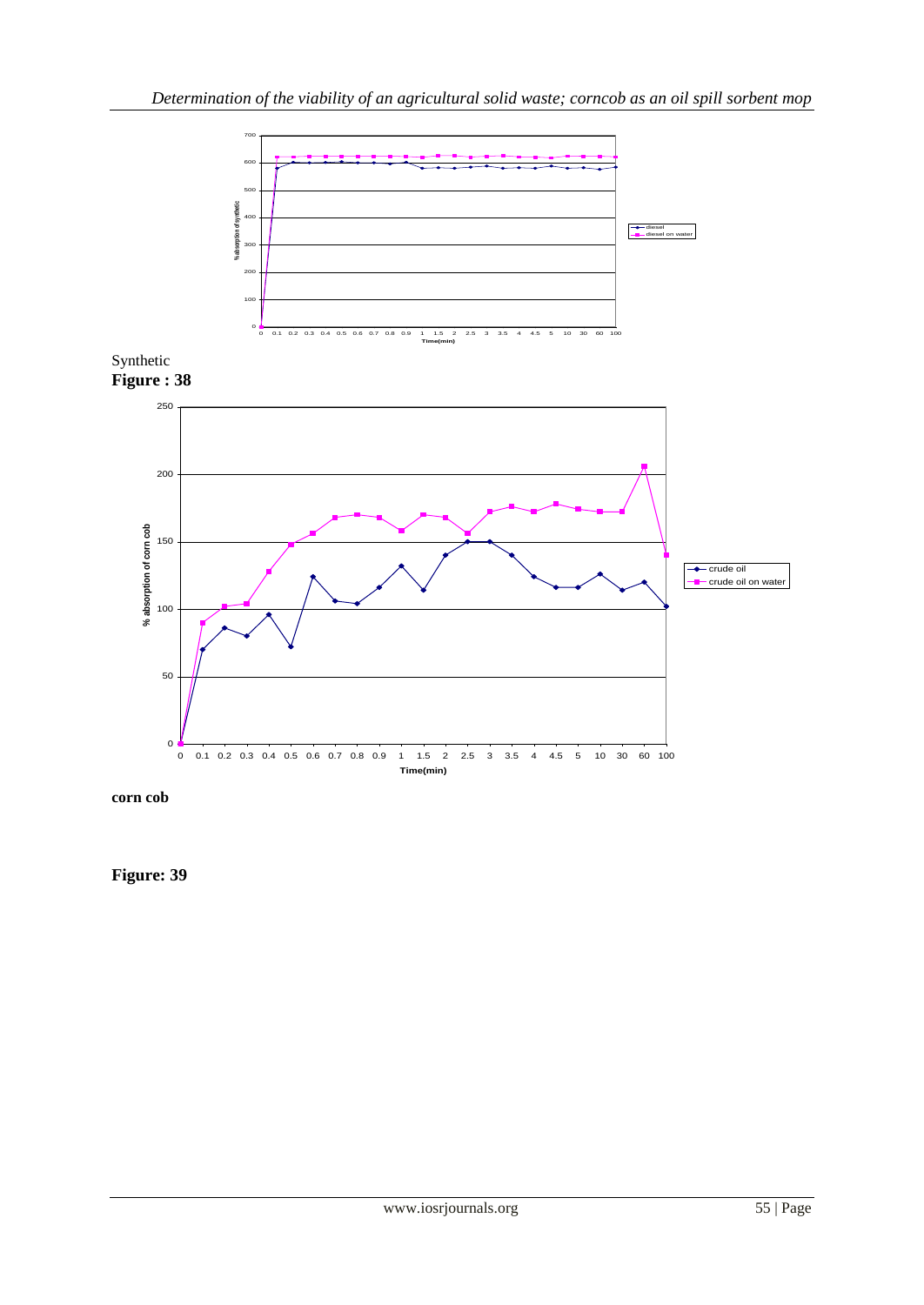

## **Figure: 41**

Figures 33, 37 and 39 shows that corn cob absorbs water while sorbing the sorbates; petrol, diesel and crude oil. This is a disadvantage because for a sorbent to be useful in combating oil spills, sorbents need to be both oleophilic (oil- attracting) and hydrophobic (water-repellent) (20).

 Figure 34, 36, 38 and 40 shows the percentage absorption of the sorbates on water by the synthetic absorbent mat with increase in contact time. The figures reveal that the synthetic absorbent mat did not absorb water while sorbing the sorbates. This further makes it a better sorbent than corn cob.

 On the whole, both corn cob and the synthetic absorbent mat sorbed as much of the sorbate on water as they did the sorbates when not mixed with water. This is very significant as it implies that the sorbents can be used to mop up oil spills both on land or on water. Figure 41 shows that generally speaking the amount of sorbates absorbed by the sorbents increases with increase in molecular chain of the hydrocarbons (sorbates).This is in agreement with the findings of Nduka et al (2008). This is hardly surprising as longer chain hydrocarbons are more likely to be retained within the sorbent voids, apart from intermolecular forces, but also by mere entanglement

### **IV. Conclusion**

The result of the study shows that the synthetic absorbent mat is a better absorbent than corn cob, the average percentage absorption of petrol, kerosene, diesel and crude oil by corn cob are 105%, 112%,133% and 113% respectively while the average percentage absorption of petrol, kerosene,, diesel and crude oil by the synthetic absorbent mat are 551%, 554%, 623% and 579% respectively. The synthetic absorbent mat does not absorb water, so it is a good absorbent for mopping oil spill both on land and water. Corn cob absorbs water